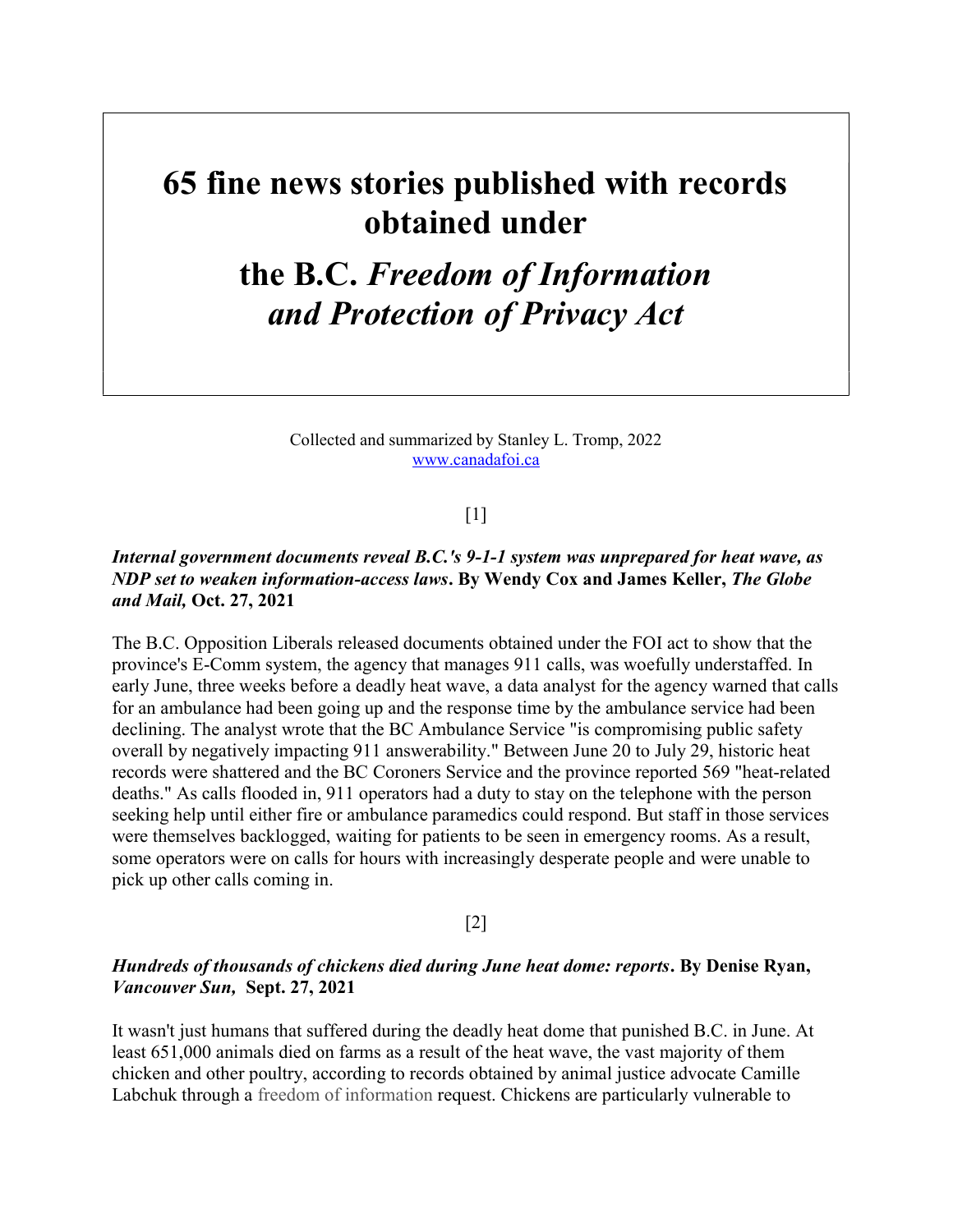extreme heat because they can't sweat to cool down. During a heat wave, the birds can pant, ruffle their feathers or hold their wings out to try to cool themselves, but require additional help such as cooling pads, tunnel ventilation and fans. Documents obtained by Labchuk, executive director of Animal Justice, show that the B.C. Chicken Marketing Board recorded 416,146 deaths during the heat dome June 24-30; the B.C. Egg Marketing Board noted 145,000 deaths; the B.C. Turkey Marketing Board had 61,000; and the B.C. Broiler Hatching Egg Commission reported a loss of 29,210 animals.

#### [3]

# Preventing Low Supplies of PPE in B.C. By Jon Woodward, and Bob Mackin, CTV Television, and The Breaker, July 18, 2020

In 2014, Ebola ravaged parts of Africa and cases even showed up in the U.S. In response, B.C.'s health authorities donated essential masks and other personal protective equipment, \$1.6 million worth. Trouble is, it wasn't replaced. So when the coronavirus arrived in B.C. this year, there wasn't nearly enough supply. Internal documents obtained through FOI show that wasn't the only factor that decimated BC's PPE stockpiles between 2013 and 2019. Around 20% expired and around 15% were taken out for everyday use. At the end of it all, BC had lost about two-thirds of its PPE, with officials warning in January, "should a widespread pandemic occur in B.C., the current level of pandemic supplies will likely not meet B.C.'s requirements, which may lead to a public safety risk," a risk that materialized.

#### [4]

# Rapists, pimps allowed to keep jobs working with children. By Stewart Bell, Vancouver Sun, Oct. 23, 1997

The *Sun* reported that pimps, rapists and other convicts had been cleared to work with children by B.C.'s criminal records review panel. The \$1-million B.C. government screening program for people working with children deemed people with records for serious sexual offences and/or violent crimes to be "no risk." The 217 declared "no-risk" included those with criminal records for sexual assault, sexual interference, living off the avails of child prostitution, indecent acts, assault, kidnapping and drug trafficking. The story was based on data that Bell obtained by FOI from the Ministry of the Attorney General. The next day, NDP Attorney General Ujjal Dosanjh ordered an investigation.

## [5]

## B.C. College of Teachers keeps some bad records spotless; Incidents of a sexual nature, violence, wiped from histories. By Janet Steffenhagen, Vancouver Sun, July 5, 2011

Scores of educators who were investigated and disciplined by their employers for misconduct including inappropriate relationships with students, violence, threats and theft - remain members in good standing with the B.C. College of Teachers. Documents obtained via FOI by The Sun show that the college, which is responsible for regulating the profession in the public interest, handled many cases of proven misconduct in a way that left disciplinary records clean. Not only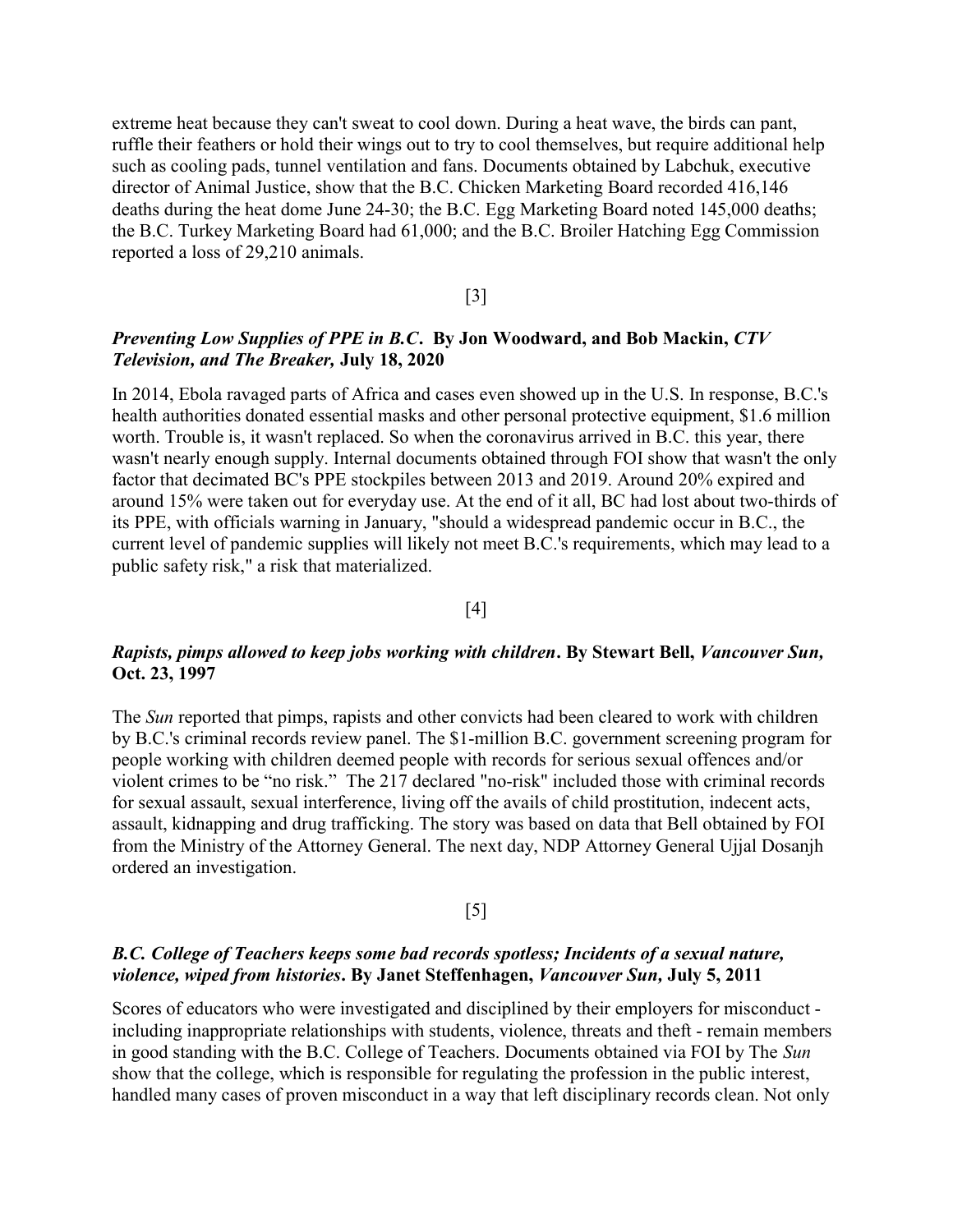is the public unaware of these transgressions, but so too are boards of education and their hiring authorities, the college admitted. Dozens of cases were dismissed by the college's preliminary investigation subcommittee without action or settled informally, including some that involved sexual interference and intimate relationships with minors; slapping, shoving and punching students; consuming alcohol during class; threatening and stalking colleagues; and accessing child pornography on a school computer.

#### [6]

# Children in ministry care at risk as system in crisis, audit reveals: Girls placed in homes with "sexual deviants" are one example of a program near collapse. By Jeff Lee, Vancouver Sun, Sept. 17, 1999

An internal audit of children in provincial government care found girls placed in homes housing "sexually deviant males," young children sharing homes with teens with behavioural problems, and unlicensed group homes that offered inadequate food. The auditors' report found serious deficiencies in virtually every area of the province's children-in-care program, including an extraordinary turnover of foster parents and an inability to find enough qualified, trained replacements. In some cases unlicensed group homes were run by unskilled staff and employees had criminal backgrounds, despite the fact criminal record checks are mandatory.

#### [7]

# B.C.'s child labour laws make Canada look bad; Why should kids work at 12? By Catherine Evans and Adrienne Montani, editorial, Vancouver Sun, July 11, 2016.

In 2004, when the B.C. government lowered the work start age to 12, our province became an outlier among developed states around the world. Nowhere else are there so few restrictions on the type of work children can do at such a young age. WorkSafeBC does not publish reports on how many children under 15 are injured on the job. We know, however, from interviews with children and FOI requests to WorkSafeBC that children under 15 are working in B.C. and some of them are getting hurt. Having even one child injured at work badly enough to be reported to WorkSafeBC before that child has even completed their compulsory schooling is not the message that Canada and Canadians want to send to the rest of the world.

#### [8]

# Warning: Not for kids: Despite the risks, babies and toddlers are being prescribed antipsychotic drugs that are not proven safe for young patients. By Ann Rees, The Province (Vancouver), Dec. 20, 2000

Hundreds of youngsters are being prescribed anti-psychotic medications which are not proven to be safe for young patients. In many cases the mental disorders they are suffering are so serious that doctors believe benefits from the drugs outweigh the risks. The drugs have never been proven safe for young children. Doctors across Canada were shocked to learn the youngest patient on an anti-psychotic medication in B.C. last year was a baby boy under a year old who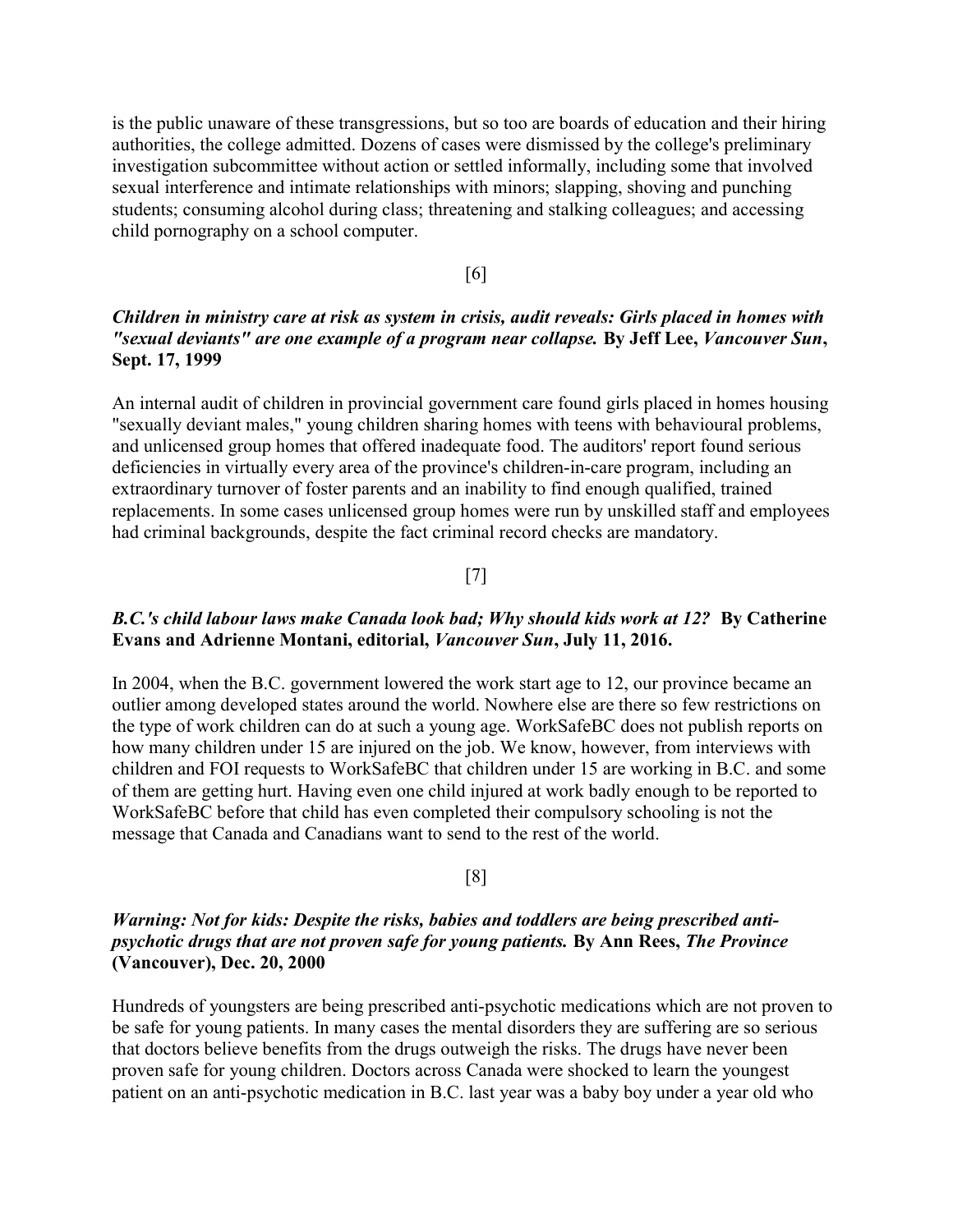was prescribed a drug called haloperidol. Yet in B.C., haloperidol was prescribed to 136 patients under age 20 last year -- and 25 of them were 10 or younger, according to data obtained through Freedom of Information from the provincial PharmaNet prescription drug database.

#### [9]

# Woodlands residents were sterilized: Internal documents also outline cases of assault, abuse. By Kim Pemberton, Vancouver Sun, March 4, 2002.

At least four mentally disabled residents of Woodlands Institution were sterilized, according to internal documents obtained by The Vancouver Sun. The documents, which took one year to obtain through FOI, also confirm earlier Sun reports that some mentally disabled residents were physically assaulted, verbally abused and inhumanely treated while living at the provincial home for the mentally disabled in New Westminster. The Sun also found documents on abuse cases not previously reported, including the case of a resident who was frequently shackled to his desk over an eight-month period to prevent him from running away from school.

## [10]

# The Shock Treatment - Electroconvulsive therapy remains a popular but controversial treatment. By Danielle Egan, The Tyee, Aug. 24, 2018

In B.C. forced psychiatric detainment has doubled over the past decade, and ECT rates have spiked 36 per cent since 2011. This controversial treatment can even be forced upon nonconsenting citizens, according to the BC Mental Health Act, a policy currently being challenged in the BC Supreme Court, by the Council of Canadians with Disabilities, which initially filed the suit with two plaintiffs, including a 66-year-old former nurse who was involuntarily detained and forced to undergo ECT hundreds of times. The Council had no data on the use of involuntary ECT use in B.C., so I recently applied for that data, via an FOI request. That data revealed that 280 citizens were forced to have ECT last year, up from 254 in 2007, the earliest year of the available data. Last year, 39 of these people were over the age of 75.

## $[11]$

#### Why aren't inspection records public? By Chad Skelton, Vancouver Sun, June 21, 2008

Earlier in 2008, The Sun filed a series of FOI requests to Fraser Health and Vancouver Coastal Health, asking for a large volume of inspection data, including reportable incidents. The Sun has now made that data available on its website through a series of searchable online databases at www.vancouversun.com/care/. The databases, which can be searched by a facility's name, allow users to see a wide variety of inspection data for more than 3,000 licensed care facilities across the region -- not only daycares, but long-term care homes, drug rehab centres and group homes for the disabled. The databases show the current risk rating (high, moderate or low) for every licensed facility in the region. And they include a list of every serious incident reported by each facility -- such as abuse, neglect and medication errors -- a total of 35,000 incidents in all.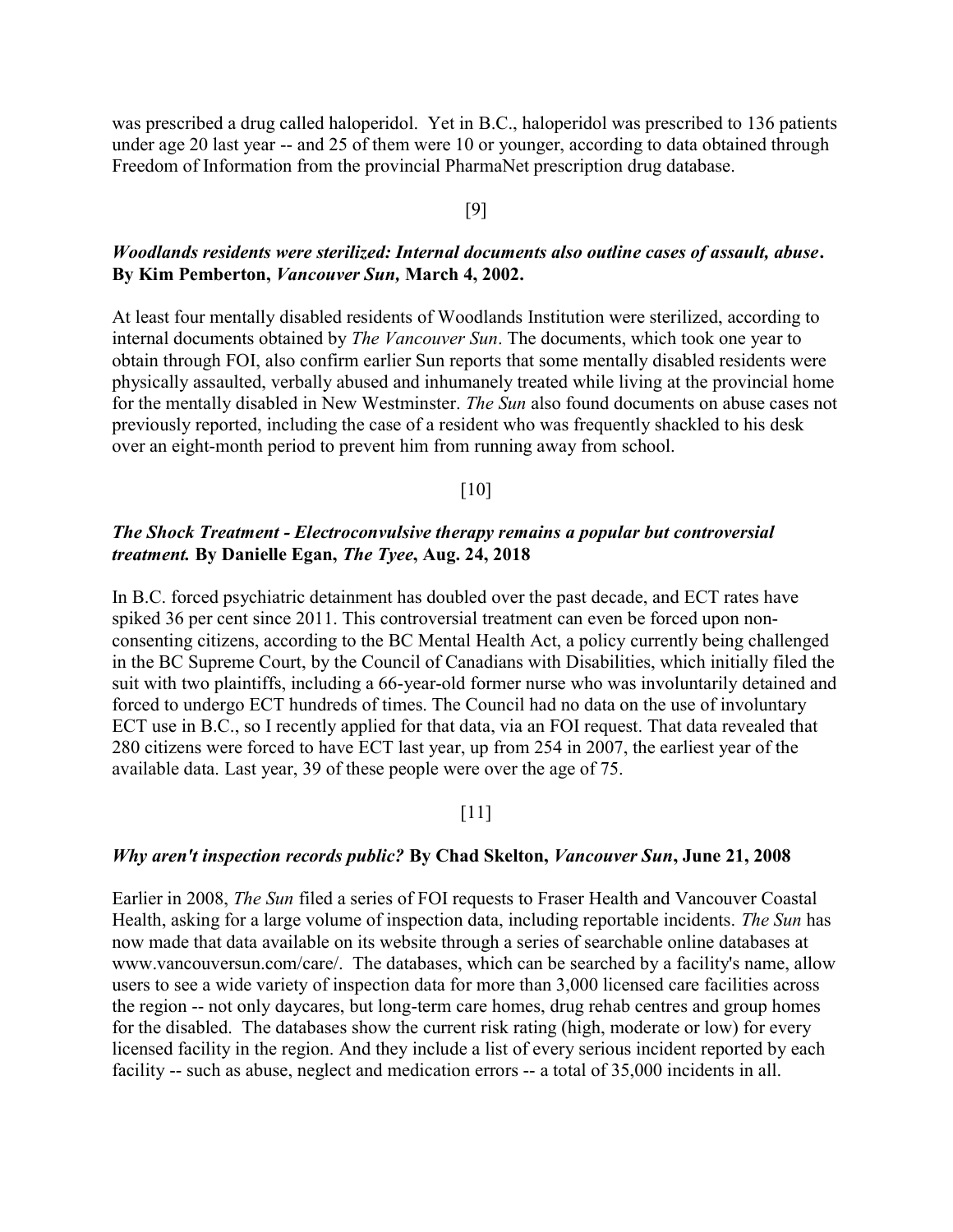## Chokings, sex attacks and suicide, but no details. By Sam Cooper, The Province (Vancouver), Oct. 19, 2011

A three month-investigation by The Province using FOI law has brought to light some alarming statistics about conditions in B.C. care homes. From 2008 to the present, in Interior Health residential facilities, there have been 12 "patient safety event causing death" incidents, 25 cases of "sexual incident toward patient," plus 692 "physical toward patient" incidents. In Vancouver Coastal licensed care homes, there were 26 attempted suicides, 18 chokings, 44 disease outbreaks and 42 medication errors. In Fraser Health licensed facilities, there were 70 unexpected deaths, 120 disease outbreaks, 15 cases of neglect and seven poisonings. These statistics are certainly alarming when viewed out of context, but because of information roadblocks - including a complete failure to release information by Vancouver Island Health - The Province is unable to tell readers exactly what they mean.

[13]

# Policy that hurts elderly driven by Liberals, NDP charges: Regional health officials only following policy, MacPhail says. By Craig McInnis, Vancouver Sun, July 27, 2002

A new provincial policy that splits up elderly couples when one partner has to go into a nursing home is being driven by the government, not the regional health authorities, B.C. New Democratic Party leader Joy MacPhail said. She made the comment after releasing documents, obtained under the Freedom of Information Act, that detailed the new policy, which was part of the major overhaul of the health-care system announced this spring. MacPhail said the documents show Liberal government policy is responsible for the wrenching stories of elderly couples who have been separated since the changes took effect.

#### $\lceil 14 \rceil$

# SkyTrain's Mounting Death Toll. Experts urge platform barriers already saving lives in other cities. By Bob Mackin, The Tyee, Nov. 18, 2008

British Columbia Coroners Service statistics obtained through FOI reveal that at least 54 people have died on SkyTrain tracks and platforms since 1985. Ten deaths were accidental, and the rest were suicides. The SkyTrain president said there is no plan to retrofit any Expo Line or Millennium Line platforms with barriers to stop people from falling or jumping on tracks. Past Olympic cities like Beijing and Torino have such barriers on their new rapid transit lines, as do Hong Kong, Las Vegas, London, Paris and Singapore.

#### [15]

Briefing note: taller wood-frames have "significant" fire safety concerns. By Sean Holman, Public Eye Online, April 1, 2009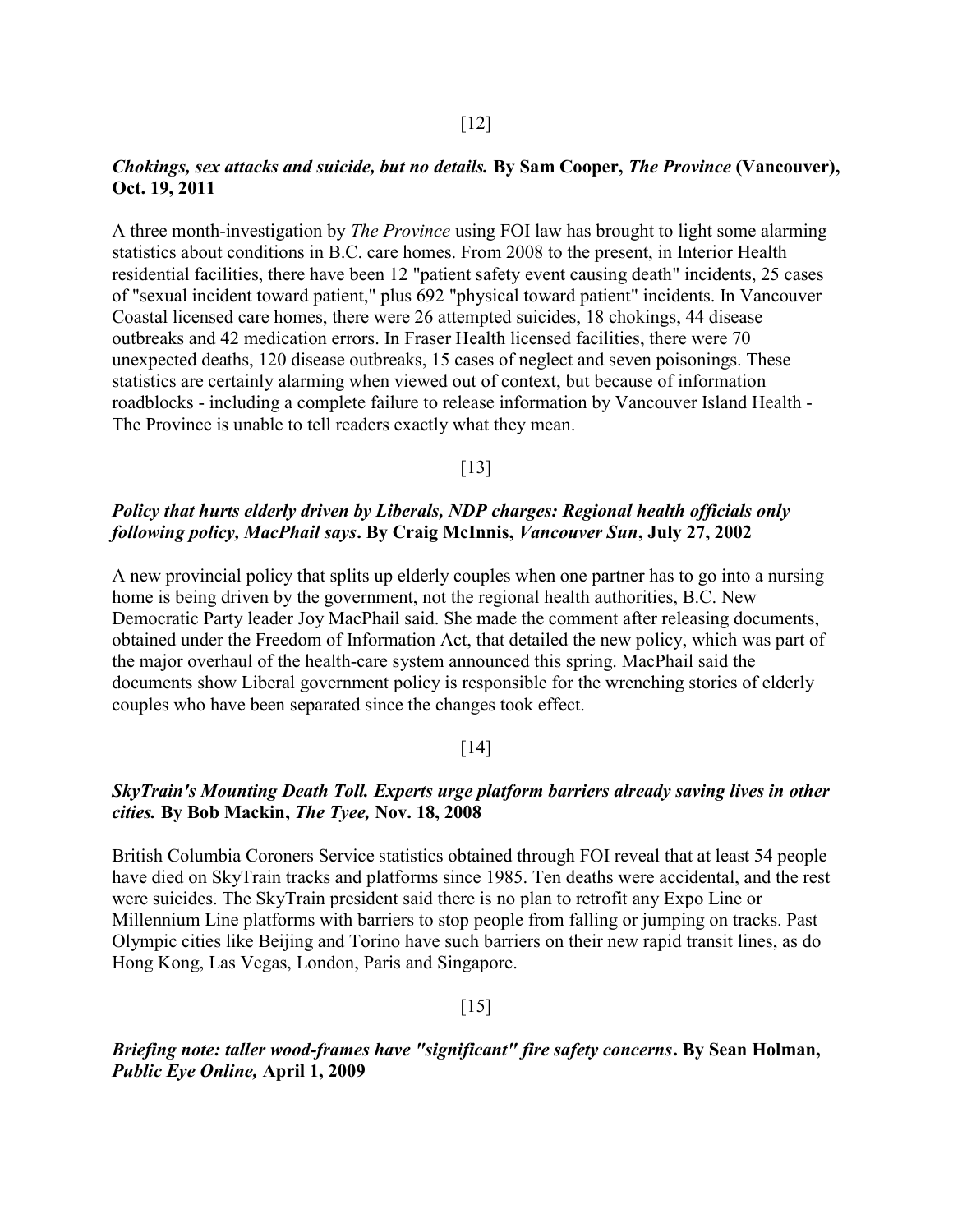A briefing note prepared for the B.C. Housing and Social Development Minister advised there would be "significant" fire safety concerns with five and six storey wood-frame buildings. But despite that note, obtained by Public Eye via FOI, the government moved ahead with its plan to permit the construction of those controversial buildings. Premier Gordon Campbell first mentioned the possibility of taller wood-frames at the Council of Forest Industries annual convention on April 16, 2008, telling attendees, "Wood can be used up to four storeys. Let's push that ceiling." But the note warned "combustible buildings higher than three or four storeys are considered to present a significant fire load," and that increasing their height "will likely meet firm resistance from building and fire officials."

#### [16]

#### 106 chairlift 'incidents' in 2008. By Larry Pynn, Vancouver Sun, Feb. 21, 2009

The eyes of the world turned to the Whistler ski resort when a gondola tower collapsed, leaving dozens of skiers and snowboarders stranded or injured and raising the spectre of a similar disaster during the 2010 Olympics. However, FOI documents show that scores of accidents at B.C. ski resorts go unpublicized and that visitors are far more likely to be injured while loading, unloading, or just falling off a lift. The B.C. Safety Authority recorded 106 "reportable incidents" at ski hills in 2008, including an unlucky 13 persons who plunged as far as nine to 12 metres from lifts, some suffering serious injuries in the process. Grouse Mountain recorded the most falls from lifts at three, followed by two each at Mount Seymour, Blackcomb, Whistler, and Kimberly Mountain.

#### $[17]$

#### Violations 101. By Stanley Tromp, Vancouver Courier, June 24, 2011

An audit by the Ministry of Finance (obtained via FOI) highlighted many safety violations, fire hazards, and "general neglect over a long period of time" - at Vancouver Community College. KD Engineering, VCC's former building management company for 31 years, had been hired without tender, and had been paid about \$1 million a year with no written contract. A lack of inspections of the King Edward diesel shop exhaust system "contributed to potential carbon monoxide poisoning." The fire pumps at each campus were not tested monthly to ensure they were working. The emergency back-up electrical supply for the fire pumps, was not operable. "No effective oversight of this contractor's performance, leading to significant noncompliance with life-safety laws," the audit concludes. In sum, the health and safety of 25,000 students and children in the KEC daycare may have been placed at risk for years.

#### [18]

# B.C. dairy farm inspections reveal animal welfare breaches; Overcrowding, tails accidentally torn off, dehorning without pain medication among the findings at one in four B.C. dairy farms. By Larry Pynn, Vancouver Sun, Sept. 18, 2016

More than one in four B. C. dairy farms failed to comply with a provincial Code of Practice related to animal welfare during an 18-month period, inspection documents obtained through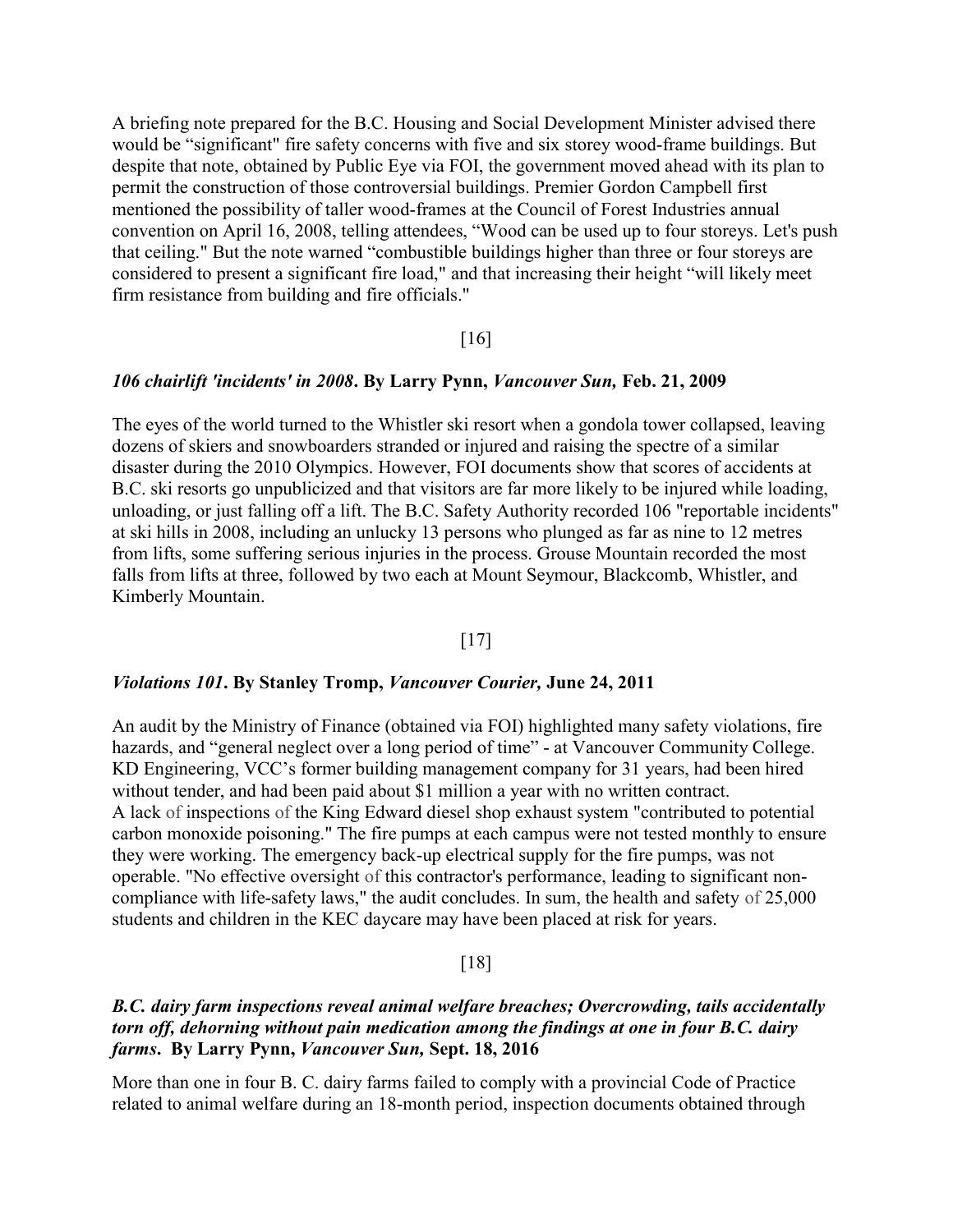FOI show. Issues revealed during routine inspections by the B. C. Milk Marketing Board showed overcrowding, lame or soiled cattle, tails accidentally torn off by machinery, branding and dehorning of calves without pain medication, and cows lying on concrete. Postmedia News obtained the inspection reports after the release of disturbing undercover video shot at a major Chilliwack dairy operation in 2014. "It shocked a lot of us," said Tom Hoogendoorn, vice-chair of the B. C. Milk Marketing Board. "Hardened farmers were crying when they saw that." The B.C. SPCA described it as showing "employees at Chilliwack Cattle Sales using chains, canes, rakes, their booted feet and their fists to viciously whip, punch, kick and beat the dairy cows, including downed and trapped cows who could not escape the abuse."

## [19]

# Provincial documents shed light on the darker side of horse racing. By Larry Pynn, Vancouver Sun, Dec. 27, 2011

Twenty horses died in as many months at Hastings Racecourse in Vancouver due mainly to bone fractures, according to provincial documents released through FOI. Thirteen horses were euthanized after leg, shoulder or pelvis fractures, the documents show. Other deaths related to medical problems such as pulmonary edema and hemorrhage, perforated intestinal ulcers, foot infections and brain disease. The documents detail necropsy results from the provincial Animal Health Centre in Abbotsford on horses between Jan. 1, 2010, and Sept. 13, 2011. Peter Fricker of the Vancouver Humane Society urged the public to think twice before supporting any event horse racing or otherwise - that subjects animals to undue risk or stress.

#### [20]

# Biologist mauled for grizzly critique: Environment Ministry employee suspended two weeks for negative report on provincial policies. By Malcom Curtis, Victoria Times-Colonist, April 13, 2000.

An Environment Ministry biologist claims B.C.'s grizzly bear population is dropping due to over-hunting and poor government management. But for his candor he was suspended for two weeks after circulating a report that criticizes provincial policies. Dionys de Leeuw, in a report distributed to other government scientists, said the government has catered to a small group of hunters by increasing the "allowable kill" of bears to up to 1,300 annually in the early 1990s from 300 a year in the early 1970s. "Clearly grizzly bears, as individuals and as a population have suffered the consequences of this overkill," the Terrace-based biologist wrote. The report was obtained by the Sierra Club of B.C. under FOI.

#### [21]

# Freeze on dialysis money 'will mean some die.' By Barbara McLintock, The Province (Vancouver), June 14, 2002

Dozens of British Columbians who suffer from kidney disease will die unnecessarily if the government insists on its funding freeze for dialysis, according to government documents. "If no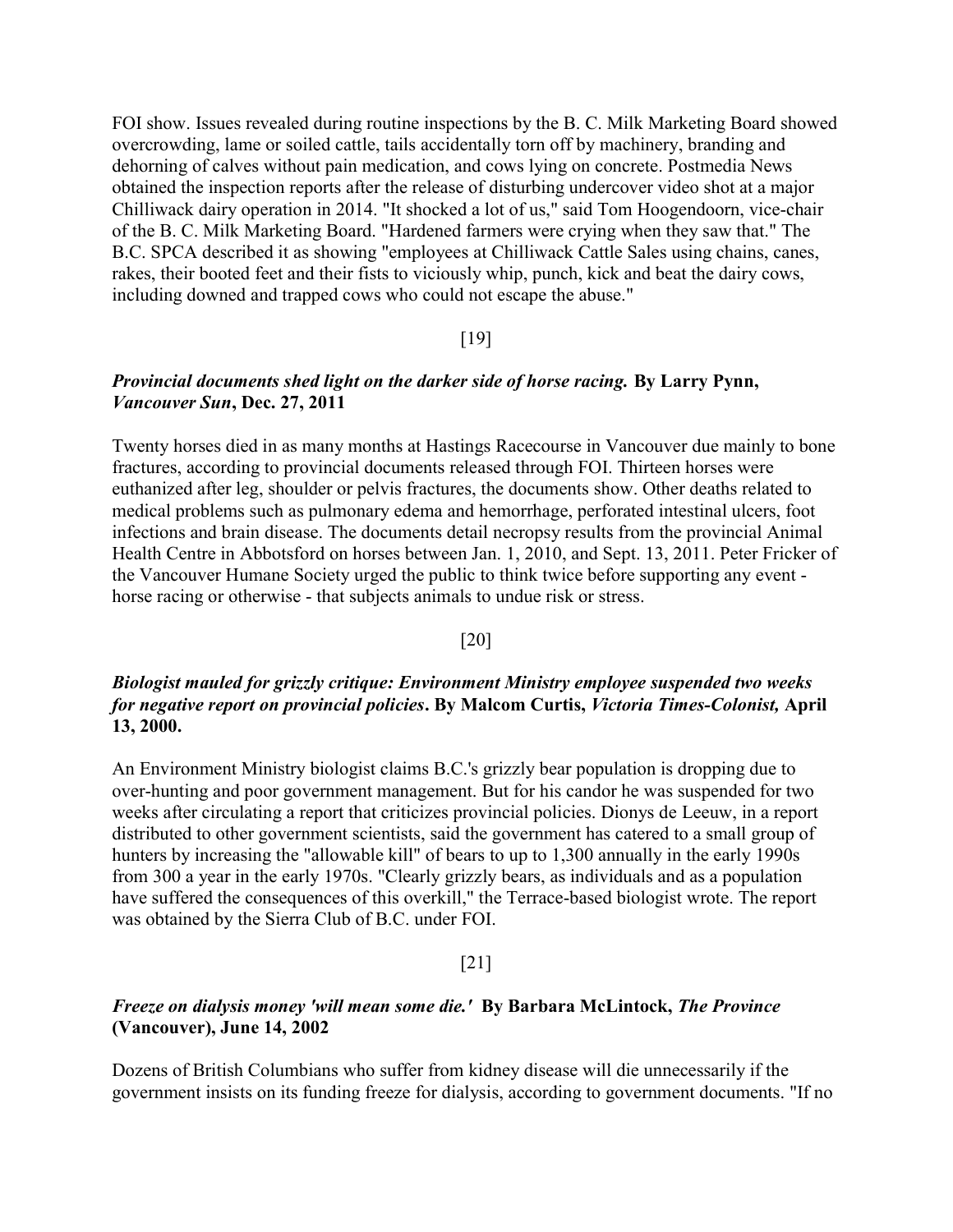growth monies are available, then DEATH, in patients who would otherwise live, would be the impact," writes the B.C. Renal Agency in its submission to the Provincial Health Authority. The documents were obtained by the Hospital Employees Union under FOI. The agency says it's impossible for it to freeze the budget because of the rapid increase in the number of patients whose lives can be saved only through the use of dialysis. HEU secretary-business manager Chris Allnutt said the government should have released the report for public discussion.

[22]

#### Food exceeds bacterial limits. By Larry Pynn. Vancouver Sun, Aug. 23, 2003

Almost 80 per cent of raw-food samples and 30 per cent of cooked- food samples analyzed by the B.C. Centre for Disease Control last year exceeded bacterial health guidelines. Information supplied to *The Vancouver Sun* after a FOI request reveals that 78.8 per cent of 33 samples of "raw ready-to-eat" foods tested by the disease-control lab -- vegetables, sprouts, salads, and sushi -- failed to meet federal health guidelines for at least one of four bacteria types. Of 555 samples of "cooked ready-to-eat" foods tested, 30.6 per cent failed one or more bacteria types. The random tests in food establishments, including restaurants and delis, covered a wide range of foods, but mainly meats, poultry, dairy products, salads, sandwiches, baked goods, Chinese and ethnic foods.

## [23]

# Liberals were warned HST would hurt economy; Documents reveal top Victoria bureaucrats discussed new tax as early as March 2009. By Jonathan Fowlie, Vancouver Sun, Sept. 2, 2010

The B.C. Liberal government pushed ahead with the harmonized sales tax despite warnings from high-level officials that it could lead to at least five years of increased unemployment, lower wages and depressed productivity. "While the long-term economic gain [of the HST] is relatively clear, harmonization will cause a short-term loss in GDP and unemployment," says a briefing note prepared by the top official in B.C.'s tax policy branch for Finance Minister Colin Hansen. The revelation came in documents obtained under the Freedom of Information Act.

#### [24]

# Liberals' ears burning over 'fire sale' of land. By Michael Smyth, The Province (Vancouver), April 16, 2015

In the Lower Mainland's red hot real-estate market, it's not uncommon for a seller to get the asking price on a property - and sometimes more. That's why the NDP Opposition wants to know why the Liberal government sold several parcels of Crown land in Coquitlam for 33 per cent under their appraised value. Freedom-of-information documents show the land had been independently appraised at \$128 million. But the government sold it for just \$85 million. That's \$43 million less than the appraised value. And look who the buyer was: Wesbild Holdings Ltd. The company and its director, developer Hassan Khosrowshahi, are generous donors to the Liberal party.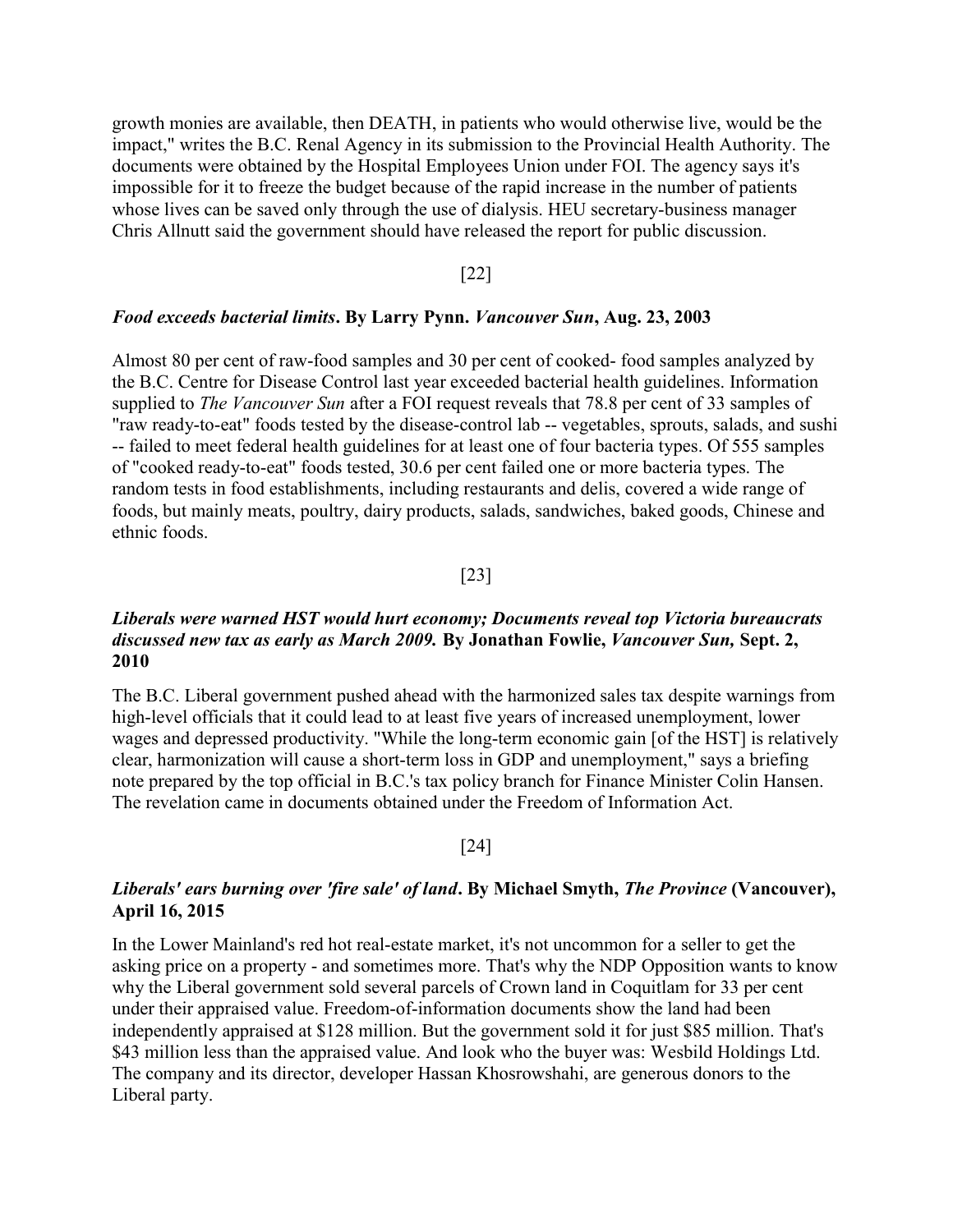## Interest, small payments up Tourism debt. By Rob Shaw, Victoria Times Colonist, Oct. 9, 2013

Five years after starting to pay off its share of the Vancouver Convention Centre, Tourism Vancouver is \$19 million deeper in debt than when it started, new documents show. The tourism agency began in 2008 to pay \$89 million it owed the province for its share of the \$883.2-million Vancouver Convention and Exhibition Centre expansion project on the city's downtown waterfront. But the repayment amounts were so low they were outpaced by the government's interest rate, and so the tourism agency has slid deeper into debt, according to an FOI request. The agency's total debt ballooned to approximately \$108.4 million in July 2013, the government wrote in an Oct. 4 response letter obtained by the Times Colonist.

[26]

#### Delay of Skeena sale costly for taxpayers. By Steve Mertl, Canadian Press, April 11, 2002

The B.C. government could have sold ailing forest company Skeena Cellulose Inc. back to the private sector in 1999 for more than 16 times what it eventually got for it, but rejected the deal because there were strings attached. And because it took another three years to unload the troubled company, B.C. taxpayers appear to have coughed up an extra \$100 million to prop up the company, documents obtained by The Canadian Press via FOI indicate. The government finally sold Skeena in a deal that wraps up for \$6 million.

#### [27]

# Final bill for fast ferries may reach 400 million. By Craig McInnis, Vancouver Sun, Jan. 23, 1999

The cost of B.C.'s new fast ferries could exceed \$400 million by the time all the bills are in, according to figures released by the new president of the provincial ferry corporation, by FOI. Philip Halkett revealed that B.C. Ferries has already exceeded by \$5 million the \$230-million spending cap set by the provincial Treasury Board for the entire project…. The first board of B.C.'s fast-ferry project harboured profound doubts about the deal, virtually from the day it was set up. But the minutes from BC Ferries board meetings (via FOI) show that board was let go by the government only a few months after being put in place. And after that, the tough questions stopped for more than 18 months. (In the end, it took \$450 million to build three ships, but they were sold off for \$19 million.)

#### [28]

# Public land bought with \$210.9M taxpayer loan; Under terms of 2008 mortgage for Little Mountain interest doesn't accrue until 2026. By Dan Fumano, The Province (Vancouver), Sept. 1, 2021

Thirteen years after the B.C. government sold the Little Mountain social housing property to a private developer, new revelations about the controversial deal prompted more public outrage.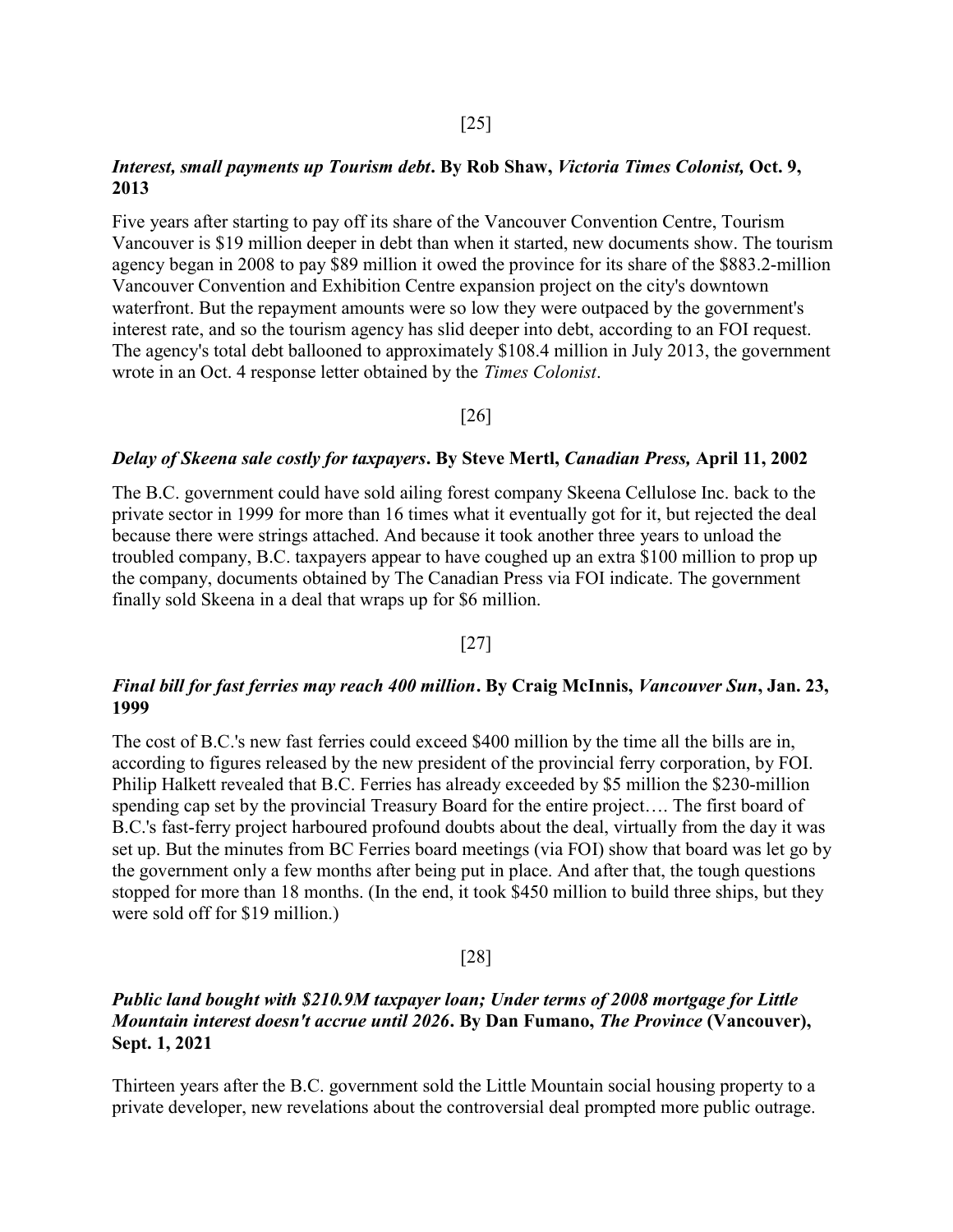The full sales agreement for the six-hectare Vancouver site was made public for the first time, revealing that in 2008, the B.C. Liberal government gave the property's buyer, Holborn Properties, a \$210.9-million mortgage but it will not begin accruing interest until 2026. "Where'd they get that money? The got it from us, the people of British Columbia. B.C. Housing provided the mortgage ... 18 years, no interest payments," said David Chudnovsky, the retired NDP MLA who obtained the sales contract through a 3½-year FOI process. Holborn, a Vancouver-based development firm owned by one of Malaysia's wealthiest families, opposed Chudnovsky's access attempts for years, but abandoned that effort last week. Holborn initially pledged to build 234 units of social housing, but only 53 of the promised units have been built so far.

## [29]

# Whale gamblers also bet on B.C. real estate; 'High-risk' VIPs may have used winnings to invest in properties, documents suggest. By Sam Cooper, Vancouver Sun, Sept. 30, 2017

Paul King Jin, the alleged suspect at the centre of a major RCMP probe into money laundering and underground banking, is connected in big B.C. real estate loans to "high-risk" VIP gamblers from China, a Postmedia investigation shows. The RCMP's investigation, dubbed E-Pirate, alleges that Jin and his associates used an illegal cash exchange business in Richmond to lend suspected drug dealer cash to high-roller gamblers who, with troubling ease, used massive wads of small bills to buy chips in B.C. casinos. These ultrawealthy Chinese "whale" gamblers who were recruited in Macau casinos, could pay back these loans in China, thus ending up with cash in Canada while avoiding China's tight capital-export controls. BCLC documents, obtained by Postmedia through FOI, allege that 36 VIP gamblers, mostly from China, were linked to massive cash drops from Jin's network.

## [30]

# Cash, cars and computers: How B.C. confiscates millions without showing evidence of crime. By Bethany Lindsay, CBC BC, June 24, 2019

Data obtained through a FOI request shows the province made 913 administrative forfeiture claims last year, amounting to \$3.36 million in cash, 288 vehicles, 501 cellphones, 56 computers and a slew of other items including electronics, jewelry and a Wayne Gretzky rookie card. These administrative claims account for a whopping 80 per cent of B.C.'s civil forfeiture files, according to the Civil Forfeiture Office. That statistic was shocking, but not surprising to Micheal Vonn, policy director of the B.C. Civil Liberties Association. "It is simply an unjustifiable system," she told CBC. "You wouldn't be in support of citizens who have no moral culpability [being] swept into a program to provide cash to the government on the basis of a system in which it doesn't make any sense for them even to attempt to defend themselves," Vonn said.

#### [31]

# 10-year analysis shows convictions in less than three percent of sexual assaults reported to Vancouver police. By Staff, Global News, Aug. 16, 2016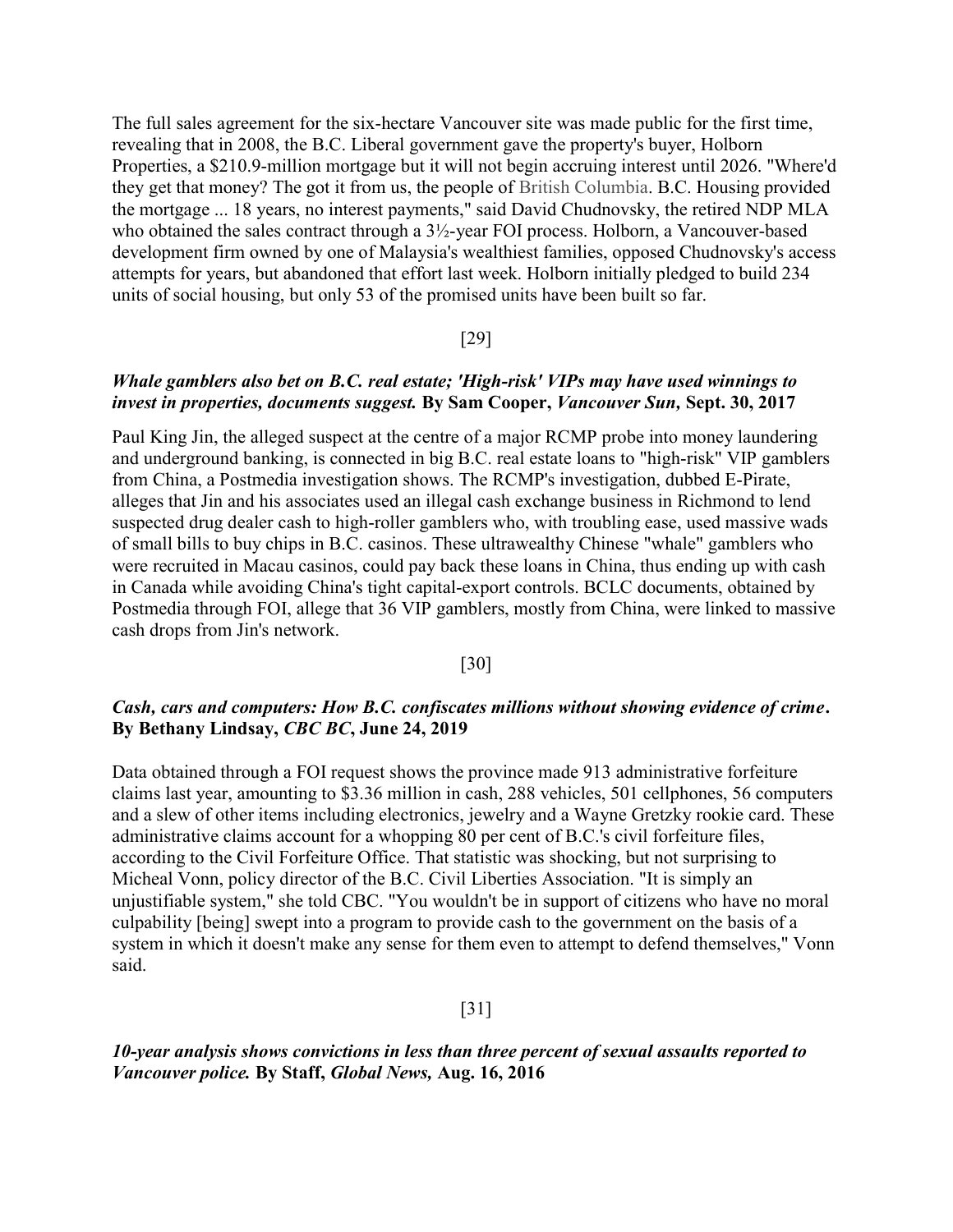Only a small fraction of sexual assaults that occur in Vancouver are ever reported to police. And of those that are, only a similarly small percentage are ever resolved with a conviction. That's the depressing picture made crystal clear in a story by Global News. From 2005 to 2015, there were 5,231 sexual assaults reported to the Vancouver Police Department, according to documents obtained by the news network via a freedom-of-information request. Over the same 10-year period, police brought charges forward in 1,022 cases of sexual assault. There were only 156 eventual convictions, or 2.98 percent of cases taken to police.

#### [32]

# Clark met with Chinese developers while housing prices skyrocketed. By Sam Cooper, Vancouver Sun, Nov. 14, 2017

In 2015, as home prices skyrocketed in Vancouver, then-premier Christy Clark and then-trade minister Teresa Wat held intimate meetings with Hong Kong developers and donors who had billions invested in Vancouver property. They wanted to know if Clark's government would intervene in the market to reduce prices, documents obtained by Postmedia News show. The internal Ministry of Trade documents, released through a FOI request, for the first time reveal some of the courting strategies employed by Clark and Wat for trade meetings with real estate tycoons and corporations in China and Hong Kong. The 477 pages of notes highlight a "master narrative" about the significant place of foreign investment in Vancouver real estate, which differs from the government's public stance in 2015.

#### [33]

# Justice, lies and videotape. By Leonard Cunningham and Jason Lee, Vancouver Courier, Feb. 2, 2003

Documents obtained through FOI reveal that from 1992 to 1996, the city paid out more than \$310,000 in claims resulting from alleged excessive force during arrest and false arrest. From 1997 to 2001, that figure jumped to more than \$510,000. For lawyer John Richardson, a member of PIVOT legal society, the Stanley Park beatings are "just the tip of the iceberg." This past October, PIVOT, an organization of lawyers and activists, released a scathing report on VPD police practices. Over a nine-month period, it collected affidavits from more than 50 individuals from the Downtown Eastside alleging police use of torture, unreasonable use of force and unlawful detention.

#### [34]

## BC Rail sale was tainted, documents suggest. By Scott Simpson, Lori Culbert and Jim Beatty, Vancouver Sun, March 3, 2004

The British Columbia government was accused last November by Canadian Pacific Railway of leaking confidential competitive information to a rival railway during a fierce bidding war for ownership of BC Rail, The Sun has learned. A letter obtained from Premier Gordon Campbell's office through FOI shows CPR officials feared the government's handling of the BC Rail sale was "extremely prejudiced" and would lead to higher prices for shippers in the BC Rail service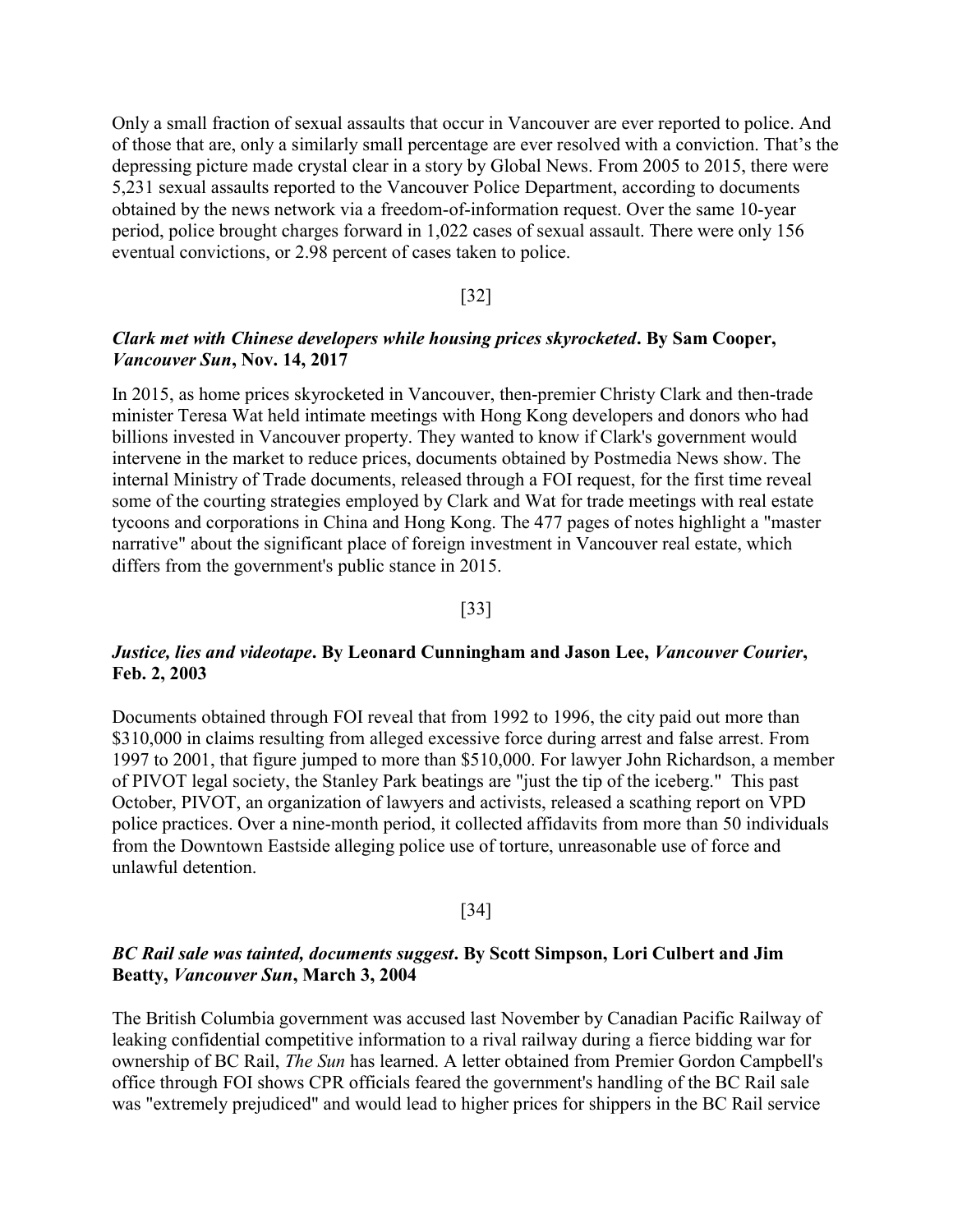area. That document, which suggests the \$1-billion sale of BC Rail may be tainted by influencepeddling, fraud and corruption, is a five-page summary of the police investigation into breach-oftrust allegations and seven searches on Dec. 28 at the B.C. legislature and the offices of people with ties to the provincial or federal Liberals.

## [35]

# New rules would end most police chases. By Rob Shaw, Victoria Times Colonist, April 8, 2007

New, more restrictive rules for police pursuits in Victoria could reduce the number of high-speed chases by up to 90 per cent, the Times Colonist has learned. Only nine per cent of chases in Victoria in the past six years – about seven of 82 cases - were started for what could be defined as "serious" criminal offences. Those included breaking and entering, robbery, armed carjacking, erratic driving that forced an officer to fire his gun at the driver, two hit and runs, and a suicidal driver. The data from 2001 to 2005 were obtained by this paper under FOI. The Victoria Police Department's new guidelines, restricting chases to the most serious offences, are expected to be unveiled later this month. Chief Paul Battershill said he's aware that by changing the rules, Victoria will eliminate the vast majority of its chases.

#### [36]

# Governments short-change crime victims. Ministry retroactively deposits accrued interest back to account. By Rebecca Aldous, Victoria News, March 29, 2009

More than \$7 million in provincial funds targeted for victims of crimes was diverted from its intended use, according to FOI documents obtained by Black Press. E-mails between the Ministry of Public Safety and Solicitor General and the Ministry of Finance show that interest from the Victims of Crime Act special account, which funds victim services programs and promotes equal access to victim services throughout B.C., was added to general revenue. The account's interest and any other income must remain within it, according to the act. "(The provincial government) has been taking money from victims," NDP public safety critic Mike Farnworth said.

#### [37]

# Videos show fare scofflaws being shocked by Tasers. By Darah Hansen. Vancouver Sun, CBC, March 6, 2010

Surveillance video documenting nine out of 10 incidents where a Taser was deployed against "non-compliant" transit passengers was made public by the region's transit police authority, a year after an FOI request was filed by CBC/Radio Canada. The footage was taken between 2007 and 2008. Captured by both Taser-mounted video cameras and station surveillance cameras, the black-and-white images are grainy and, in some cases, too blurry to make out what is happening. Transit police had earlier released written details of the incidents, including four cases where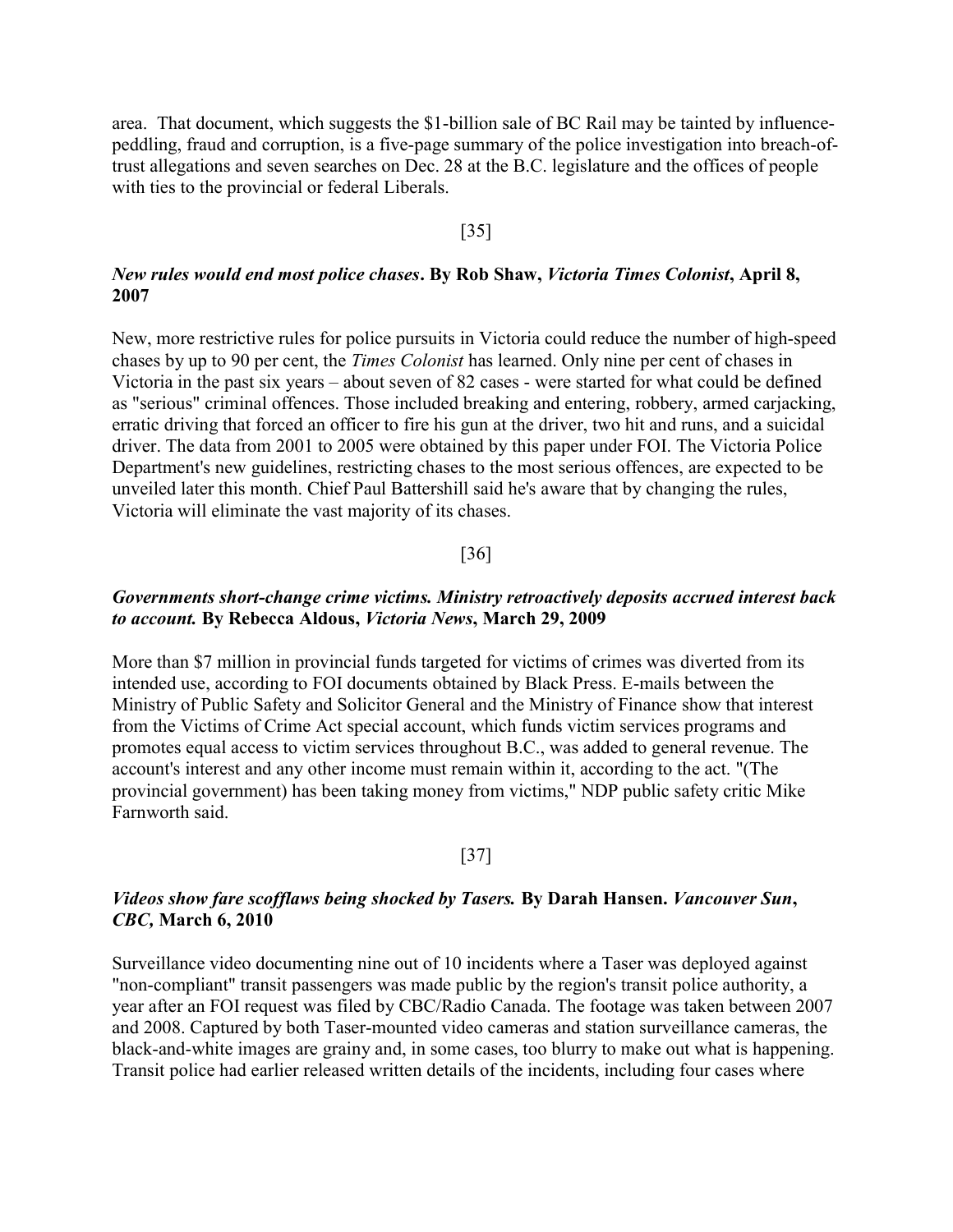passengers were hit with the electro-shock device while being investigated for possible fare evasion.

# [38]

# B.C. minister fears money laundering involves billions of dollars, cites reports. By Staff, Vancouver Sun, Jan. 18, 2019

Documents that say money laundering in British Columbia now reaches into the billions of dollars are startling to the province's attorney general who says the figures have finally drawn the attention of the federal government. David Eby said he's shocked and frustrated because the higher dollar estimates appear to have been known by Ottawa and the RCMP, but weren't provided to the B.C. government. Confidential provincial government documents dated April 2017 and released through Freedom of Information requests show the government was tracking suspicious currency transactions at B.C. casinos, especially in \$20 bills, for years.

[39]

# Province accused of diluting jail report; Union points to deleted portions of draft document on violence behind bars. By Kim Bolan, Vancouver Sun, Dec. 2, 2015

The union representing B.C.'s corrections officers wants to know what the government is hiding in a heavily censored report on prison violence in the province. The B.C. Government and Service Employees Union has appealed to the B.C. Information Commissioner after getting a copy of a report by Liberal MLA Laurie Throness with large sections blanked out. The document is a first draft of Throness' report on escalating violence in B.C. jails. His final report was made public in December 2014. The BCGEU says it was initially told there was no draft version, but got the document on Nov. 20 after an FOI request. The draft contains some strong language about violence in nine B.C. provincial jails that is missing from the final version.

# [40]

# Rogue mail: B.C. companies rake in big profits selling lotto tickets in the States. By Ann Rees, Wendy McLellan, The Province (Vancouver), June 25, 1995

Law-enforcement agencies on both sides of the international border are investigating B.C.-based lottery-marketing companies suspected of ripping off elderly Americans. The companies net more than \$120 million US a year by sending foreign lottery-ticket promotions through the U.S. mail. U.S. officials say that's illegal under their laws and have asked B.C. to help stop the practice. So far, B.C. has failed to shut the companies down. Briefing notes to the B.C. attorneygeneral's ministry, obtained through FOI, show it was made aware of substantial illegal activity two years ago. At a 1993 meeting in Seattle, U.S. officials told the Canadians they had seized 50 tons of illegal mail to that point. The Americans raised the possibility that Canadian officials could face U.S. charges if they continued to allow B.C. lottery tickets to be resold into the U.S. B.C. banned the resale of B.C. Lotto tickets a month later.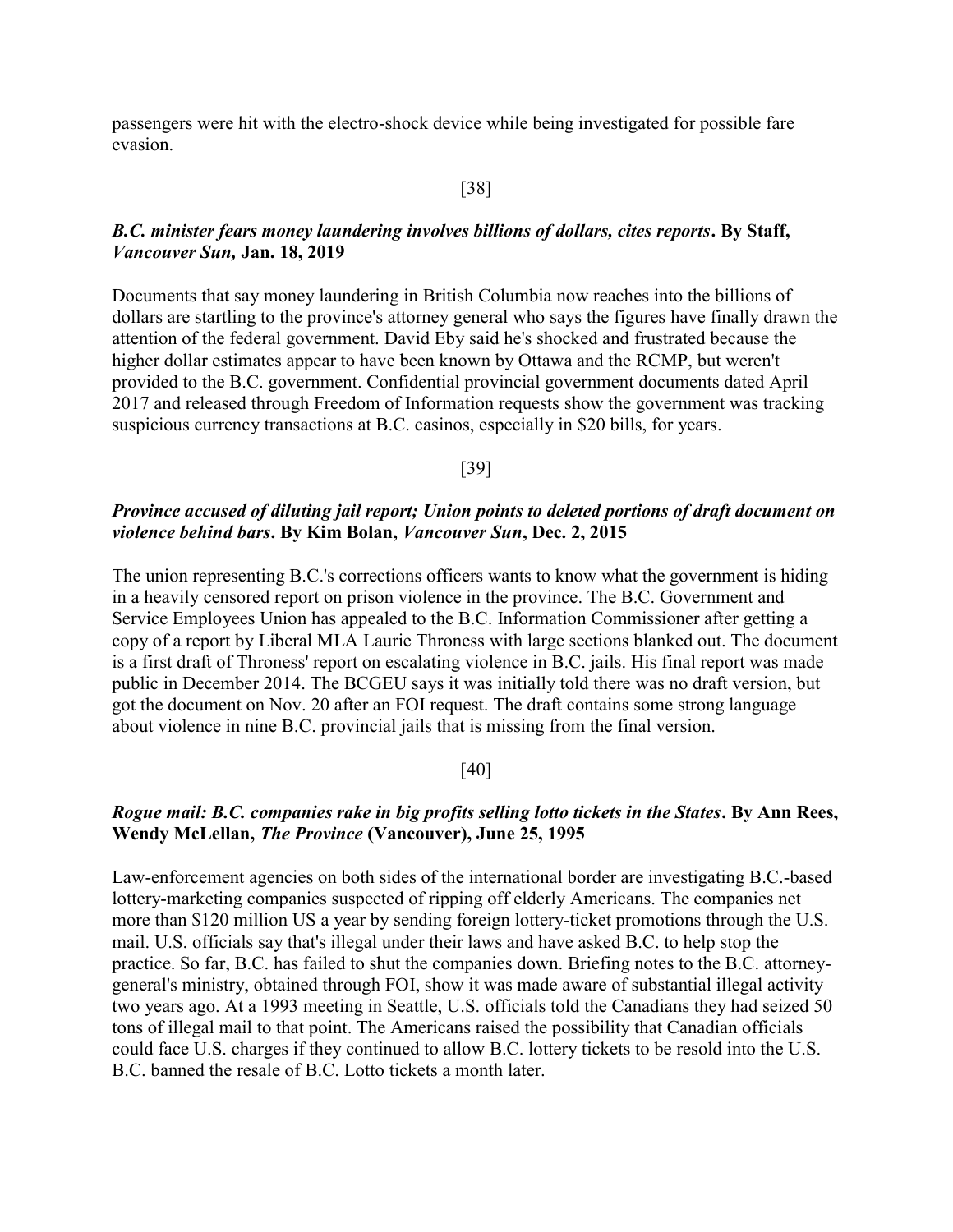#### Children left in cars at casinos. By Chad Skelton, Vancouver Sun, July 11, 2006

More than 40 people have been banned from B.C. casinos over the past three years for leaving their children alone in the car while they go inside, according to B.C. Lottery Corp. internal records obtained by The Sun. Coquitlam RCMP has responded to several such incidents at that city's casino and a spokeswoman said officers have found children as young as three left alone in cars. While most children are found during the day, BCLC said a few have been discovered as late as 3 a.m. at some of the province's 24-hour casinos - left there by both parents and grandparents. In response to a FOI request, BCLC provided The Sun with a list of recent barrings at its casinos.

## [42]

# Suspected money laundering at B.C. casinos under-reported, CBC probe reveals. By Curt Petrovich, CBC News, May 21, 2008

CBC News learned the B.C. Lottery Corp. underreported suspected money laundering at the province's casinos for years. Documents show casino workers routinely observe dozens of suspicious financial transactions each year, but only a fraction are reported to the federal agency that tracks money laundering. Players can feed thousands of dollars in \$20 bills into slot machines and cash out after playing only once or twice, walking away with a casino cheque for the remaining amount. By law, BCLC must file reports of all incidents of suspected money laundering with the Financial Transactions and Reports Analysis Centre of Canada, or FINTRAC, the federal agency that tracks the crime. The federal agency has asked the province to investigate.

#### [43]

# Illegal gaming unit closed in 2009 due to BCLC 'funding pressure'; IIGET believed organized crime might influence regulated casinos. By Sam Cooper, Vancouver Sun, Oct. 24, 2017

B.C.'s illegal gambling task force was shut down in 2009 due to urgent "funding pressure" on the B.C. Lottery Corp., according to a confidential B.C. government memo. The March 2016 memo for the finance minister is the first known document indicating the illegal gambling task force was disbanded by B.C. officials for financial reasons. It also suggests, in the aftermath of the unit's closure, organized crime has been able to increase its dangerous reach into both legal and illegal casinos, for the purposes of money laundering. These outcomes mirror the concerns IIGET warned of in its 2009 threat report for the B.C. officials that governed it. That report, obtained by Postmedia News by FOI, cryptically noted: "A conflict of interest or perception of corruption undermines the integrity of gaming in B.C. and so this is a very important part of the report."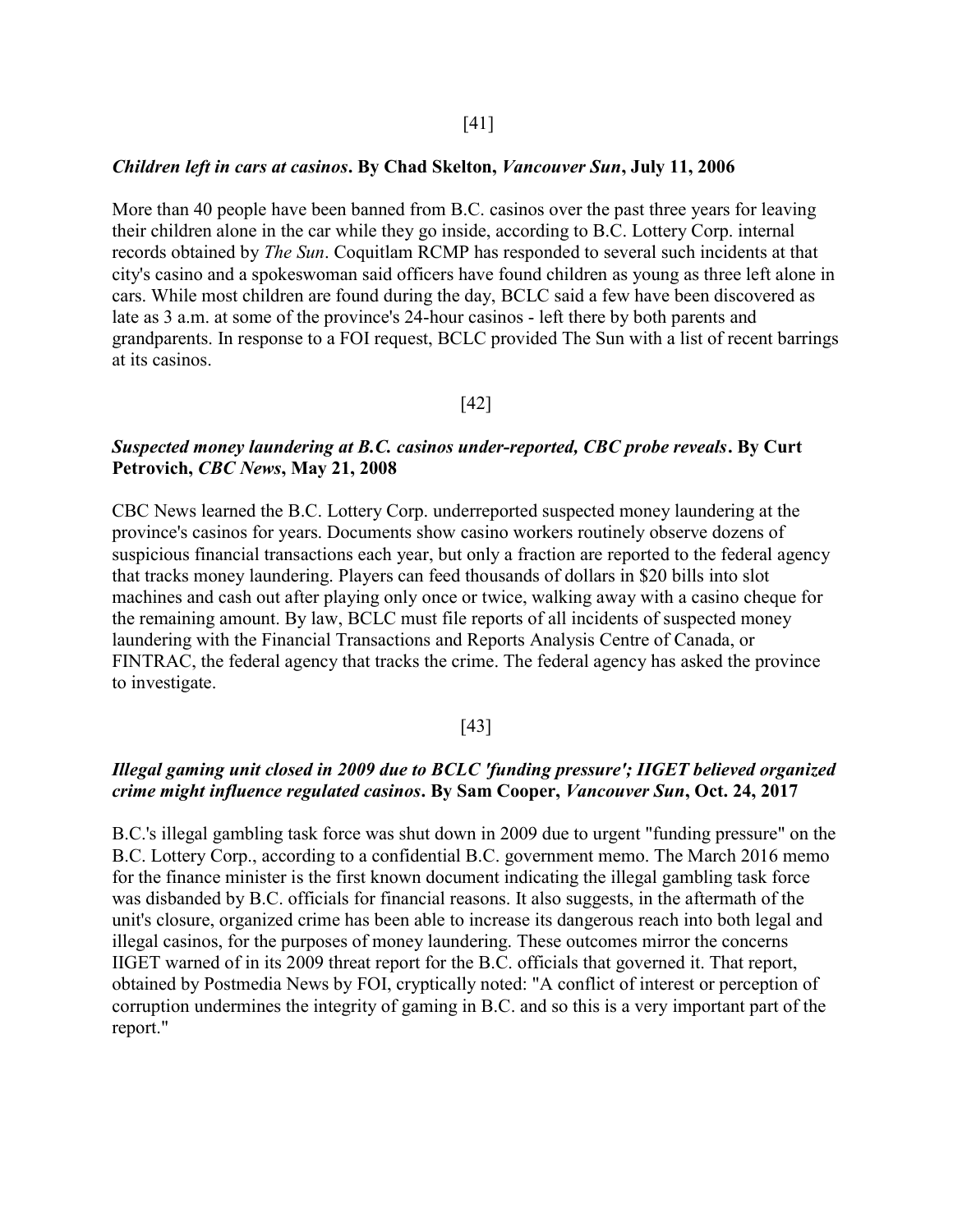## B.C. gaming investigators repeatedly warned bosses of 'horrendous' money laundering. By Eric Rankin, CBC BC, Jan. 11, 2019

When former RCMP deputy commissioner Peter German brought down his Dirty Money report, he guessed the amount of suspicious cash laundered through B.C. casinos "exceeded \$100 million" over approximately seven years. Now, secret internal reports obtained by CBC News through FOI show the dollar figure is at least seven times higher: more than \$700 million between 2010 and 2017. And the co-author of the confidential reports - who was one of the province's top gaming investigators - believes the actual figure is \$1 billion. "I crunched the numbers and added them all up," said Joe Schalk, former senior director of investigations with the province's Gaming Policy Enforcement Branch. Shortly after warning of a "massive escalation" of suspected dirty money flowing virtually unimpeded into B.C. casinos, Schalk and his boss were fired in 2014. Schalk says "at times we were even told we should not be talking about money laundering."

#### [45]

# B.C. to probe lotto corp.: Report of retailers winning sparks ombudsman's inquiry. By Chad Skelton, Vancouver Sun, Dec. 19, 2006

B.C.'s ombudsman has launched an investigation into the B.C. Lottery Corp. after revelations by The Vancouver Sun that lottery retailers win prizes at several times the rate of the general public. On Dec. 13 The Sun reported that over the past six years, those who sell lottery tickets have won 4.4 per cent of all lottery prizes over \$10,000 -- a rate anywhere from three to six times their share of the population. The figures, obtained through a Freedom of Information request, raised fears that retailers may be stealing customers' winning tickets.

#### [46]

# 'Damn near extinction': Population of B.C. steelhead on verge of collapse. Glena Luymes, Vancouver Sun, Oct. 18, 2021

A decades-long slide in Interior steelhead populations could escalate this year with only 58 fish expected to spawn in the Thompson watershed. Ottawa has declined to pursue an emergency listing of the Interior steelhead as endangered under the Species at Risk Act, citing the adverse impact of widespread fishery closures on First Nations, recreational and commercial fisheries. Instead, Ottawa said it would collaborate with B.C. on a steelhead recovery plan. But while the research was peer-reviewed by the Canadian Science Advisory Secretariat, it was never released publicly. In producing a Scientific Advisory Report to inform government decision-making, Fisheries and Oceans altered key points in order to support "status quo commercial salmon harvesting," according to provincial government officials, whose comments were found in 1,600 pages of documents obtained by the B.C. Wildlife Federation through FOI requests.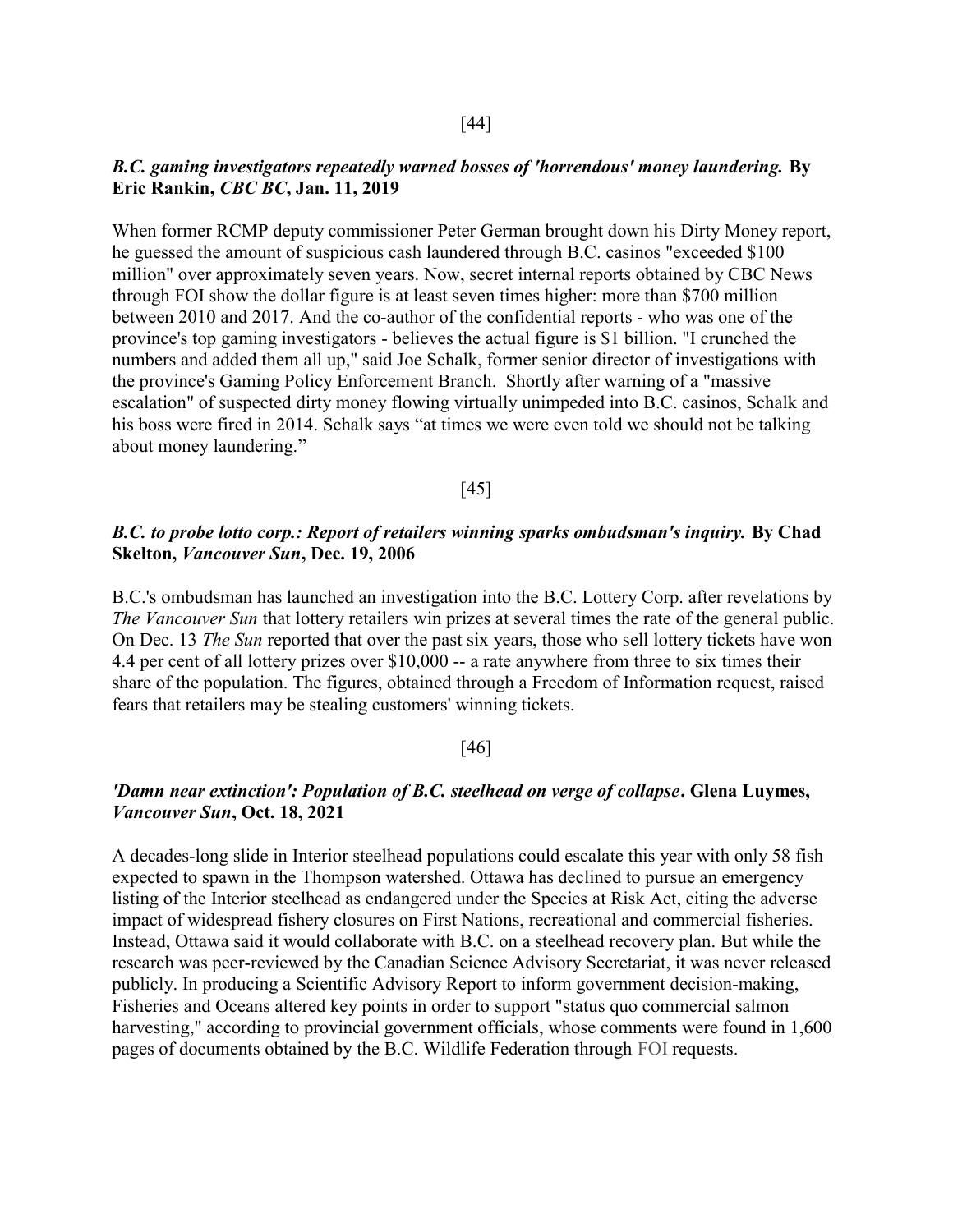## B.C. funding caribou extinction through fossil fuel subsidies and tax breaks: study. By Matt Simmons, Canadian Press, Oct. 1, 2021

The connection between caribou and money goes deeper than the iconic creature's depiction on Canada's 25-cent coin; the B.C. government is funding the extinction of endangered caribou through fossil fuel subsidies, according to a University of British Columbia study published. "B.C. has committed a lot of money, a lot of resources and talks a lot about the priority of caribou habitat restoration, but on the other hand is actively subsidizing an industry that is encouraging caribou declines in the very area that B.C. wants to protect," Adriana Di Silvestro, one of the lead authors of the study, told The Narwhal. The study collated data from records obtained from publicly available sources or through FOI requests. There are more than 3,000 active oil and gas wells in federally designated critical caribou habitat and more than half of those are operated by companies that received credits and subsidies in the past three years, said the study.

# [48]

# Court-ordered fines going unpaid in B.C., report says. By Larry Pynn, Vancouver Sun, July 20, 2012

About 40 per cent of court-ordered environmental fines in B.C. are going unpaid, West Coast Environmental Law revealed. The organization used FOI to obtain a copy of Closing the Gap, an Ministry of Environment report of 2010 on the payment of environmental fines. It shows that the average payment rate for fines on violation tickets between 2003 and 2008 was 80 per cent, compared with an average payment rate of 59 per cent for fines imposed through court convictions. Lower value court fines tend to be paid, but higher fines, most often given to corporations, are unpaid - 83 violators collectively owed \$700,000 in outstanding court fines. About 70 per cent of fines handed out specifically under the Environmental Management Act and its predecessor, the Waste Management Act, went unpaid, according to WCEL.

## [49]

# Imported eggs spell danger for local fish. By Greg Middleton, The Province (Vancouver), May 18, 1997

Opponents of fish farming fear that B.C. is risking its wild salmon by continuing to allow the import of Atlantic salmon eggs that may be diseased. The provincial and federal governments have known about the risk for years, says David Narver, the former director of the provincial fisheries branch. Narver, who warned the federal fisheries department of the risks of imported eggs in a 1993 letter, said in the letter that the risk remains no matter how vigilant the fisheries department is. Fisheries consultant David Ellis, who helps natives develop fisheries, got a copy of the letter under FOI. Anti-fish-farming lobbyists such as Alexandra Morton believe diseases brought in with Atlantic salmon eggs are already killing wild salmon.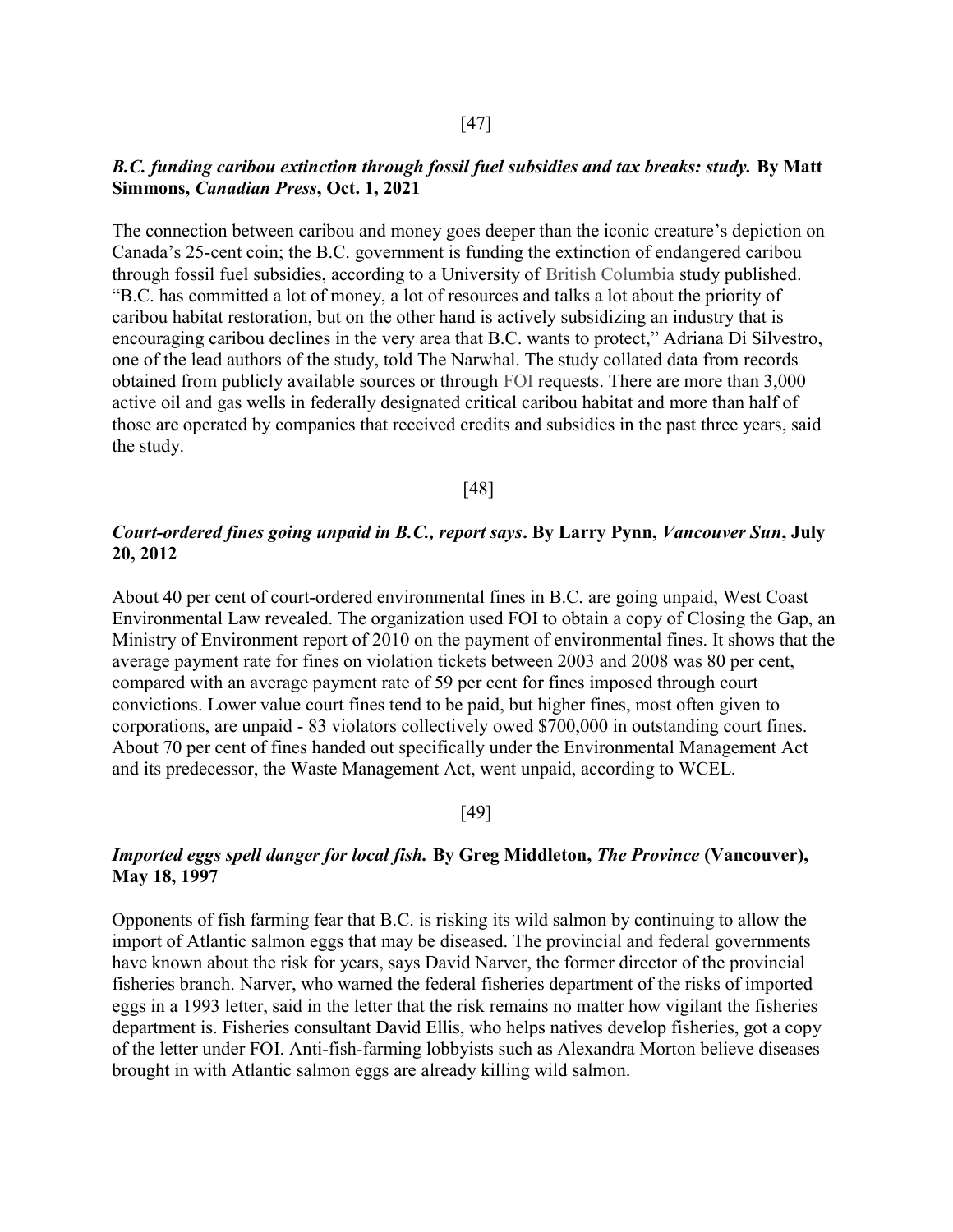## Oil, climate change threaten food supply: B.C. report. By Randy Shore, Vancouver Sun, April 2, 2007

Climate change and rising oil prices are a threat to B.C.'s ability to feed itself in the future, scientists and planners say. B.C. farmers produce only 48 per cent of the meat, dairy, fruit and vegetables that we consume, according to a report prepared by the B.C. Ministry of Agriculture. The report, titled B.C.'s Food Self-Reliance, says that the area of farmland with access to irrigation in B.C. would have to increase by nearly 50 per cent by 2025 to provide a healthy diet for all British Columbians. Maintaining our current level of food self-reliance in 2025 would require a 30-per-cent increase in agricultural production, it says.

# [51]

# Victoria let fish farms off the hook for hundreds of thousands of dollars. By Jeff Lee, Vancouver Sun, Feb. 5, 2004

The provincial government refunded more than \$425,000 in fines and forgave hundreds of thousands of dollars in unpaid penalties assessed against salmon farmers for illegally expanding their operations. The decision was made in 2001, just six months after the Liberals swept into power, according to documents obtained through FOI by the Sierra Legal Defence Fund. Sierra says the refunds, including more than \$175,000 to Stolt Sea Farms, one of the largest salmon farming companies in B.C., was done without ministerial or cabinet approval or Treasury Board scrutiny. The decision was a reversal of a long-standing policy of British Columbia Assets and Land Corp. to charge two times the rent against people who trespass on Crown land.

# [52]

# B.C.'s directive to scientists under fire. Teams writing recovery strategies for endangered species told not to identify critical habitat, groups learn, By Mark Hume, Globe and Mail, Dec. 6, 2007

Two environmental groups are calling for a federal investigation after obtaining documents that show the B.C. government is telling science teams that are writing recovery strategies for endangered species not to identify critical habitat. "This shows how politics trumps science," Gwen Barlee, a director of the Western Canada Wilderness Committee, said. She added the B.C. government doesn't want to identify critical habitat because once it does, it will have to take steps to protect land, possibly curtailing logging or other development. Barlee's office and Ecojustice made FOI requests to obtain draft B.C. guidelines that indicate how recovery plans for endangered species should be structured.

[53]

No, thank you; Fish farms turn tail on tissue sample reporting. By Serena Black, Prince George Citizen, Aug. 11, 2010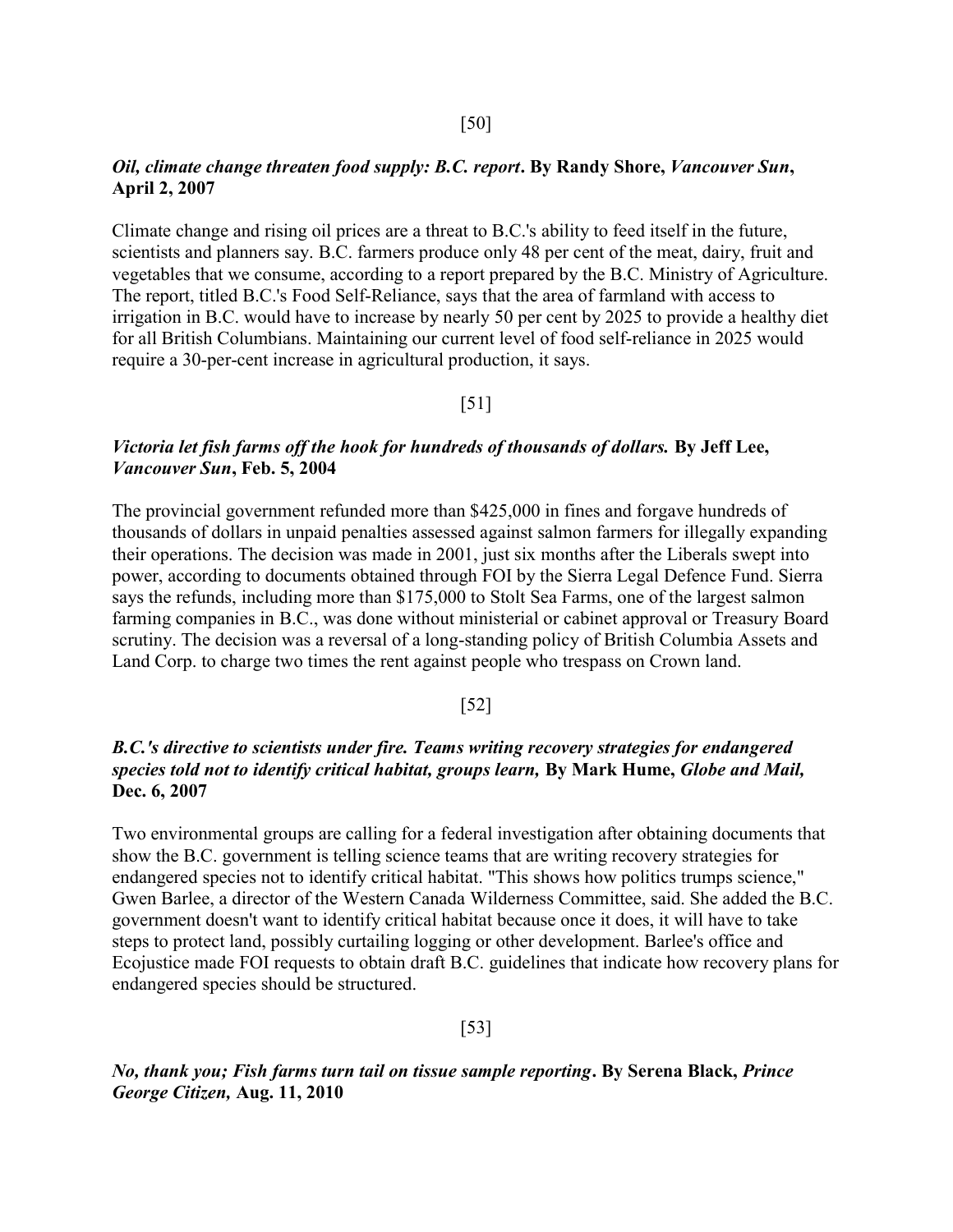B.C.'s salmon farm industry has decided not to participate in reporting tissue samples to the provincial government for fish health and sea lice monitoring audits. "Instead of creating and enforcing strict regulations, the government allowed numerous rules to be voluntary measures so salmon farms didn't have to report anything if they didn't want to," said David Lane, executive director at T. Buck Suzuki. Lane also said the association's refusal to provide data has convenient timing. In 2003, Lane took the ministry to court over an FOI request regarding the release of disease and sea lice infestation data. The ministry lost what turned into a six year battle, and Lane was given the information for 2002-03.

#### [54]

# Mount Polley Disaster Brought Quick Government PR Response, Documents Show. Threeyear-old FOI request reveals early belief laws broken and co-ordination with mine owner. By Jeremy Nuttall, The Tyee. June 14, 2017

In the hours after the 2014 Mount Polley mine disaster, authorities were already concerned laws had been broken and the premier's office was worried fallout from the tailing pond breach would "get in the way" of other planned mines, documents provided to The Tyee reveal. Almost three years after the disaster, and weeks away from a deadline to lay charges under B.C.'s environment act, no charges have been laid and no fines levied. The government's initial reaction to the dam's collapse is revealed in hundreds of pages of emails and other communications obtained through a FOI request and provided to The Tyee by Jessica Ross, an independent researcher.

# [55]

# B.C. releases documents revealing hunting culture among conservation officers. By Larry Pynn, Vancouver Sun, Jan. 29, 2018

After repeatedly denying the existence of such documents, the B.C. government has finally complied with a FOI request revealing a strong hunting culture within the conservation officer service. The person who successfully navigated the bureaucracy where others couldn't and who refused to take no for an answer is Bryce Casavant, the former conservation officer who gained international attention and support when he refused a superior's order to kill two young bear cubs on Vancouver Island in 2015. The documents reveal that 75 of 106 mainly uniform and patrol officers have hunting records and that 48 specifically purchased hunting licences last year. Four officers unsuccessfully applied for limited-entry grizzly bear hunts, which have since been banned by the NDP government except for First Nations for food, social and ceremonial purposes.

#### [56]

## School fees rejected by top court. By Staff, Prince George Citizen, Oct. 3, 2006

British Columbia schools can no longer charge parents extra fees for things like music instrument rentals, home economics class materials and shop-class supplies, a B.C. Supreme Court has ruled. The ruling means school boards and the B.C. Ministry of Education will have to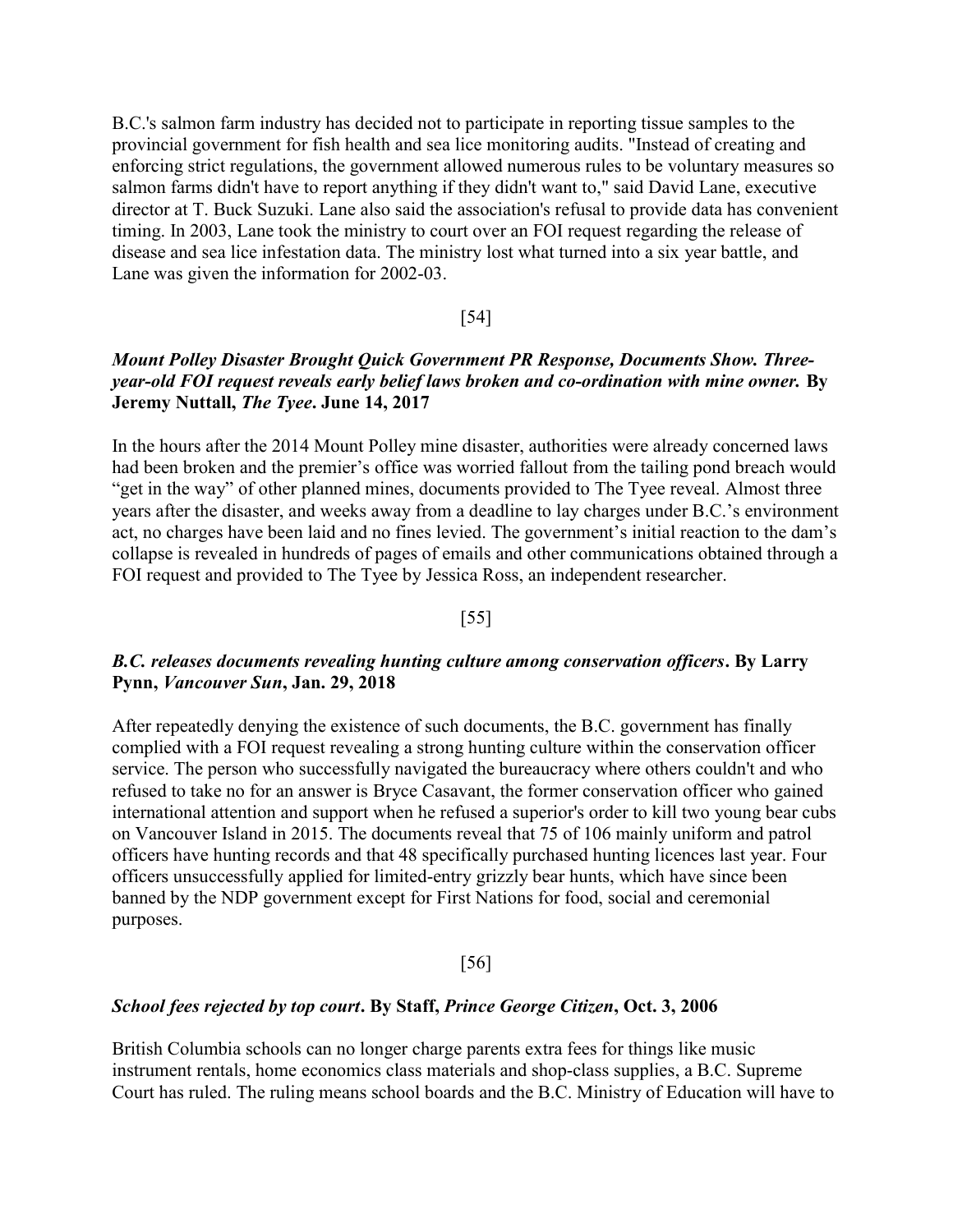fully fund those activities, John Young, the Victoria school trustee who launched the court challenge, said. Young used school fee schedules from 15 B.C. school districts as evidence in court. With information obtained via FOI, he noted schools are charging hundreds of dollars to students. One school in suburban Victoria is charging students \$1,100 to participate in an athletic program. Young said he met a woman who said she was paying \$700 to keep her three highschool-aged children in school.

## [57]

# Audit uncovers cheats at hairdressing schools: Ex-convicts found out that enrolling in a stylists' course meant a quick buck. By Chad Skelton, Vancouver Sun, July 21, 2000

Faked attendance records. Tuition fees collected for students no longer attending classes. A system so lax that word circulated among penitentiary convicts that student loans were an easy way for released prisoners to scam money. Those were some of the findings of investigators with the ministry of advanced education, training and technology who launched audits into 70 career colleges in the province during the past three years. The Vancouver Sun obtained details of the audits through freedom of information legislation.

#### [58]

# School newspapers win access to contracts with Coca-Cola: Details of deals must be released to public, privacy commissioner rules. By Sarah Galashan, Vancouver Sun, May 29, 2001

Exclusive deals signed between Coca-Cola and two post-secondary institutions in Vancouver are public documents, according to the B.C. information and privacy commissioner. The decision marks a milestone in a five year legal battle between student journalists and administrators at the University of British Columbia and Capilano College where only Coca-Cola products can be sold. In exchange for the exclusive rights to sell and advertise to a campus market, the beverage company paid both schools an undisclosed amount. Andrew Epstein, the lawyer who represented the two student newspapers, The Ubyssey and The Capilano Courier, during the long arguments under the FOI Act, calls the decision precedent setting. "So far as I know this was the first of its kind in Canada," he said.

#### [59]

## UBC course enrolments manipulated. By Sarah Schmidt, Vancouver Sun, Jan. 31, 2004

Senior administrators at the University of British Columbia embarked on a deliberate campaign to manipulate course enrolments to improve the school's standing in the influential Maclean's university ranking, internal documents show. And they did so despite repeated warnings from professors that the moves had either no effect on the learning environment or could actually hurt students. The correspondence, obtained under FOI, details an eight-month effort to limit enrolment in courses for the purpose of improving UBC's fifth-place finish in 2002's university ranking. It included suggestions to deceive students about room capacity and deny them the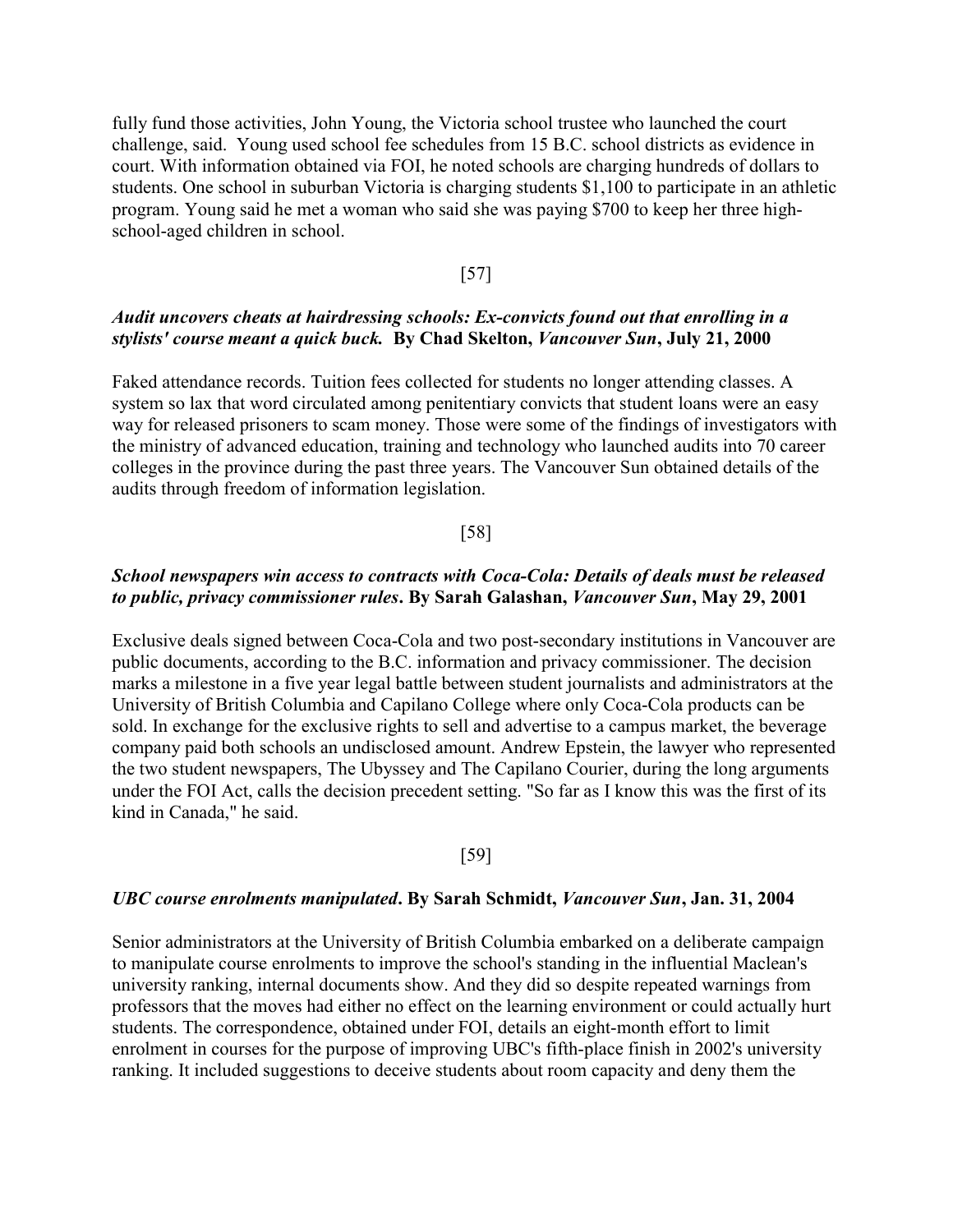opportunity to major in a discipline. The effort also raised concerns about preventing students from graduating on time.

# [60]

# Contract binds Vancouver to play by IOC rules or not play at all. By Daphne Bramham, Vancouver Sun, Aug, 7, 2009

It's easy to understand why the International Olympic Committee would want any disputes with host cities decided by its own "court," so that it is beyond the grasp of courts in countries whose judicial systems are dodgy. But why on earth did Vancouver's mayor Larry Campbell sign the host city contract governed by Swiss law? Signing off Vancouver's right to access Canadian courts in the event of a dispute with the IOC is just one of the troubling pieces of the contract signed in 2003 and obtained by the B.C. Civil Liberties Association under B.C.'s FOI law. The contract's preamble declares that the IOC is "the supreme authority of and leads the Olympic movement." There is no mention in the contract of human rights or the Canadian Charter of Rights and Freedoms.

#### [61]

# Fire prevention key amid climate-change dangers: internal gov't document. By Lindsay Bethany and Larry Pynn, Vancouver Sun, Dec. 5, 2014

As the planet heats up and the risk of "mega fires" rises, B.C. will no longer be able to lean on its world-class wildfire-fighting teams to keep people and property safe, according to a draft provincial document, obtained through FOI. The Forests Ministry paper, called Climate Change Adaption Action Plan for Wildfire Management 2014-2024, suggests fire prevention should become the top priority of the province. It says the average temperature in B.C. is predicted to rise by four degrees by 2080. That warming trend, combined with the higher rate of wildfire spread in forests affected by the mountain pine beetle, means that "mega fires" will be increasingly common.

#### [62]

# Energy hikes hit poor the hardest; 'Energy poverty' means people can't afford to upgrade their homes. By Scott Simpson, Vancouver Sun, June 25, 2008

Rising energy costs are hitting a quarter-million low income families three times as hard as other British Columbians, according to a report done for the B.C. government. It calculates that about 18 per cent of B.C. residents are living in "energy poverty," forcing them to spend about 17 per cent of total after-tax income on heat, light and fuel. Those better-off spend about five per cent on energy. The report was obtained by the B.C. Old Age Pensioners' Organization via FOI, and has been posted on the website of the B.C. Utilities Commission as part of a hearing on proposed BC Hydro rate increases.